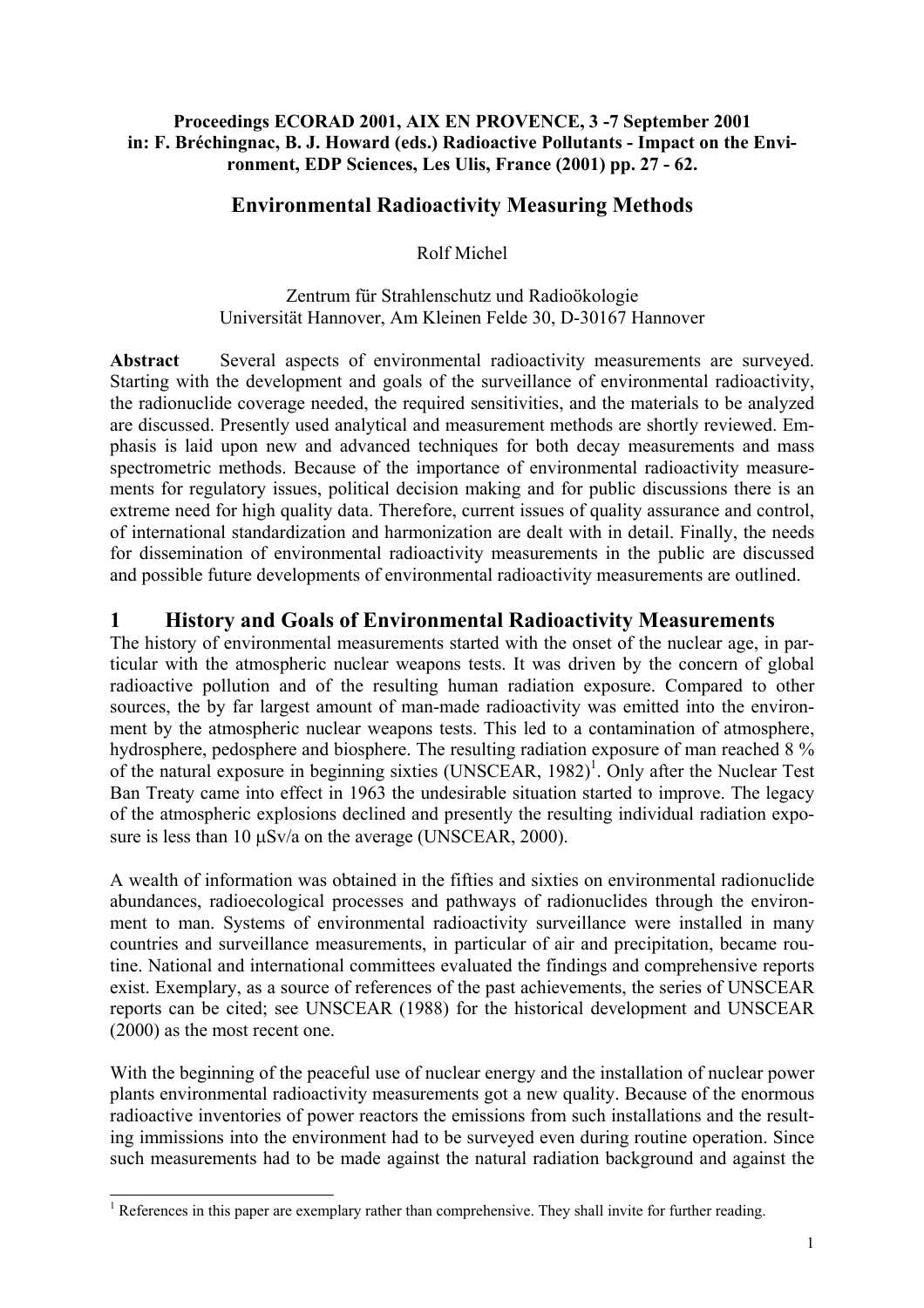omnipresent fission and activation products of the atmospheric fall-out of the test explosions, the actual status of environmental contamination had to be measured prior to the operation of a nuclear installation followed by a permanent surveillance of both the emissions and the immissions in the surroundings of the plants. Incidents and accidents in the early phase of nuclear power use demonstrated the necessity of nation-wide surveillance of environmental radioactivity.

In Europe, the EURATOM Treaty (EURATOM, 1957) made this an international issue and basic guidelines for the protection of the public and of worker against the dangers of ionizing radiation were set (European Commission, 1959). The national authorities accepted the general responsibility to conform with these EURATOM basic radiation protection standards (European Commission, 1959, 1996a) and to perform a permanent surveillance of the radioactivity of air, water and soil and to inform the Commission about the results of this surveillance in compliance with articles 35 and 36 of the Treaty (European Commission, 2000b). A multitude of national systems of environmental surveillance was installed and a basis for a worldwide network of such installation was set into effect.

The public attitudes towards environmental radioactivity measurements were drastically changed by the Chernobyl accident in 1986. Differing attitudes in dealing with the Chernobyl fall-out in the European countries and lack of information from the former USSR demonstrated the necessity of a global dissemination of information on environmental radioactivity and of an international harmonization of its evaluation and assessment. Extending the existing surveillance systems, measures were taken in many countries to handle inhomogenous contamination also remote from nuclear installations, *e.g.* (BMU, 1986).

In the former USSR, large scale environmental radioactivity measurements were necessary in the regions highly contaminated by the Chernobyl accident. Decisions about evacuation of inhabitants and evaluations of the past, present and future radiation exposures had to be made on the basis of these environmental radioactivity measurements which later were internationally evaluated (IAEA, 1991). The consequences of the Chernobyl accident are still followed up and many independent assessments exist, *e.g.* (IAEA, 1996; NEA, 1995; SSK, 1996), and most recently by UNSCEAR (2000).

With the end of the cold war, further new tasks of environmental radioactivity measurements became evident which before were frequently kept secret on national levels. The legacy of the Cold War brought clear evidence of large scale contaminations and radioactive remainders; see UNSCEAR (2000) and IAEA (2000) for surveys and references. There were hitherto unknown major nuclear accidents such as the Cheliabinsk events. There was inadequate dumping of nuclear waste on land and in the sea and large contaminated areas due to Uranium mining and milling as *e.g.* in Ukraine, Kirgisistan, Kasachstan, France, Germany, and USA.

In particular from the military use of nuclear power, a large number of contaminated sites remained and were acknowledged by the public. These remainders also included in the Western world the vicinities of reprocessing and fabrication plants, *e.g.* (Wolbarst *et al.*, 1999), and the large-scale contamination of both the test grounds of atmospheric and underground nuclear explosions, *e.g.* in Kazakhstan (IAEA, 1998a), Bikini (IAEA, 1998b), Muroroa (IAEA, 1998c). In the military context, measurements of environmental radioactivity also became of imminent importance to detect nuclear weapons proliferation using the emissions of test explosions as well as of enrichment and reprocessing plants. These latter measurements need the outmost analytical sensitivity and isotopic accuracy since far-reaching conclusions have to be drawn from faintest traces in a bulk of environmental radioactivity.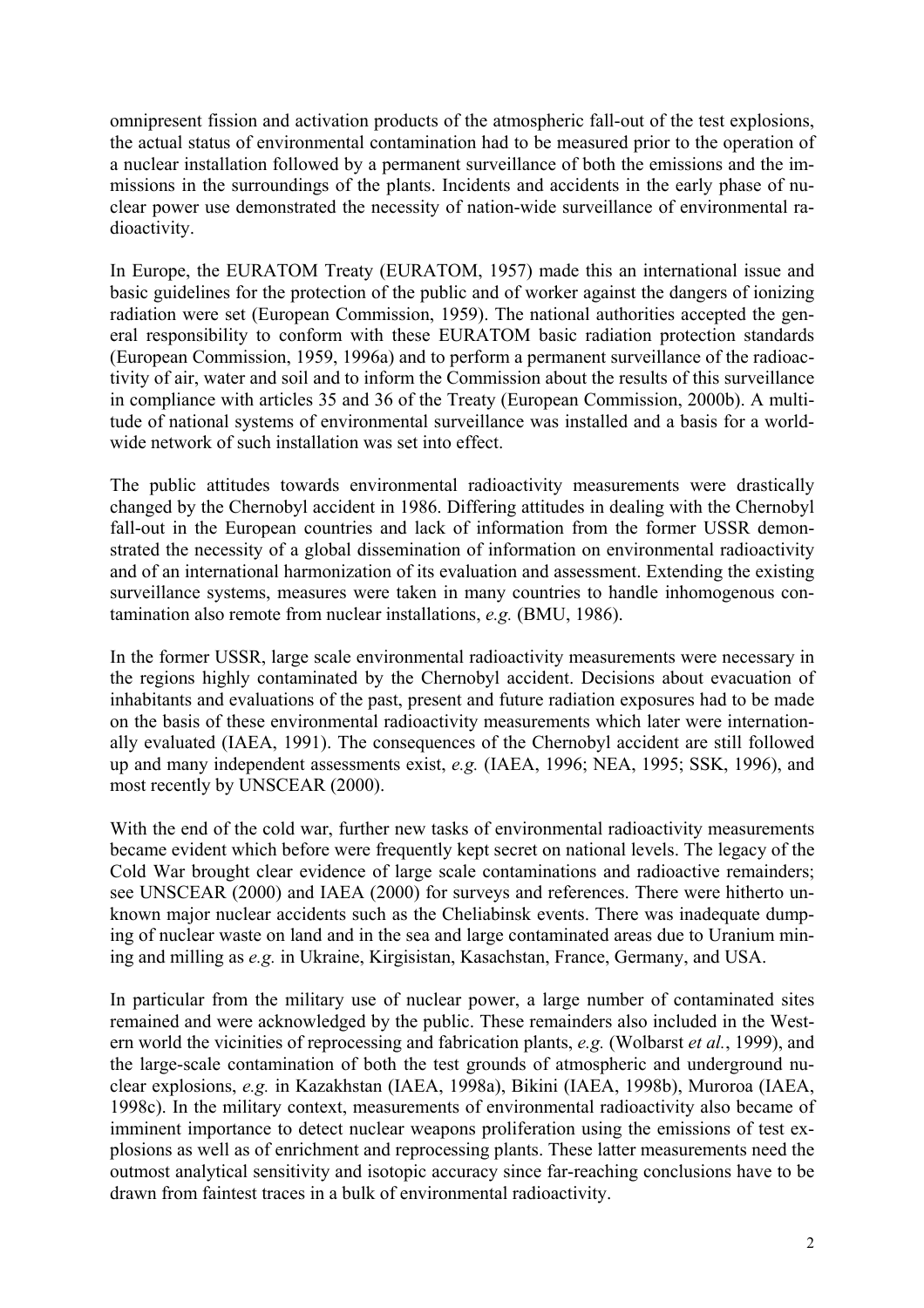Further tasks for environmental radioactivity measurements in the military field comprised measurements to describe the impact of the loss of nuclear warheads in plane crashes and of radionuclide energy systems of satellites which were set free by their destruction during reentrance into the Earth's atmosphere.

Recently, also the question of battlefield surveillance became an additional public issue raising the question whether reliable experimental data can be obtained to describe or exclude enhanced exposure of the public and of soldiers after the use of ammunition containing depleted uranium (Rostker, 2000; Harley *et al.*, 1999, UNEP, 2000).

During the more than 4 decades of environmental radioactivity measurements, also emissions from technologies not related to nuclear power became issues. They included the routine release of  ${}^{3}H$  and  ${}^{226}Ra$  from industry manufacturing fluorescent dials or the inadequate disposal of such dials after World War II. Emissions of radionuclides from nuclear medicine hospitals today are found in municipal waste and waste waters and disposal of exempted radioactive waste in municipal waste storages or waste-burning facilities has to be surveyed. Accidental releases range from undesired melting of highly active nuclear sources in the steel industry, as *e.g.* in Taiwan (Woushou, 1997), to the dismantling of orphan sources as in the Juarez (Smith, 1984) and Goiana events (IAEA, 1988). Today an increasing number of orphan sources and of illicit trafficking is observed and environmental surveillance has to comprise detection and recovery of the dangerous material (UNSCEAR, 1982, 1988; Lubenau and Yusko, 1998).

The surveillance of natural radionuclides in the environment did not have high priority over many years compared to that of man-made radioactivity. There is, however, an increasing interest in such measurements since enhanced exposure to natural radioactivity is getting the same legal weight as any other radiation exposure. The recent EURATOM basic safety standards (European Commission, 1996a) explicitly state that also enhanced exposure to natural radioactivity and radiation is also an issue of radiation protection. In this context the surveillance of technologically enhanced naturally occurring materials, called TENORM or NORM, becomes important.

The historic development of the scopes of environmental radioactivity measurements can be summarized as a path through four different categories of measurements. It started from the surveillance of man-made radionuclides in the general territory of a country, went to that of man-made radionuclides at particular sites in the vicinity of (nuclear and other technical) installations, proceeded to the surveillance of natural radionuclides at particular sites and today ends with measurements of natural radioactivity in the general territories of countries.

Measurements of environmental radioactivity in all these four categories have multiple goals

- to provide a reliable experimental database to estimate the human radiation exposure,
- to proof the compliance of practices with radiation protection standards and legal exposure limits as well with international non-proliferation agreements,
- to record changes of environmental radioactivity and to establish a scientific basis on which human impact can be estimated with the goal to attain a sustainable development,
- to understand the behavior of radionuclides in the environment and their pathways to man,
- to exploit the potential of radionuclides in the environment as natural and man-made tracers of environmental processes and, last but not least,
- to give, beyond any doubt, evidence to the public about all facts of environmental radioactivity.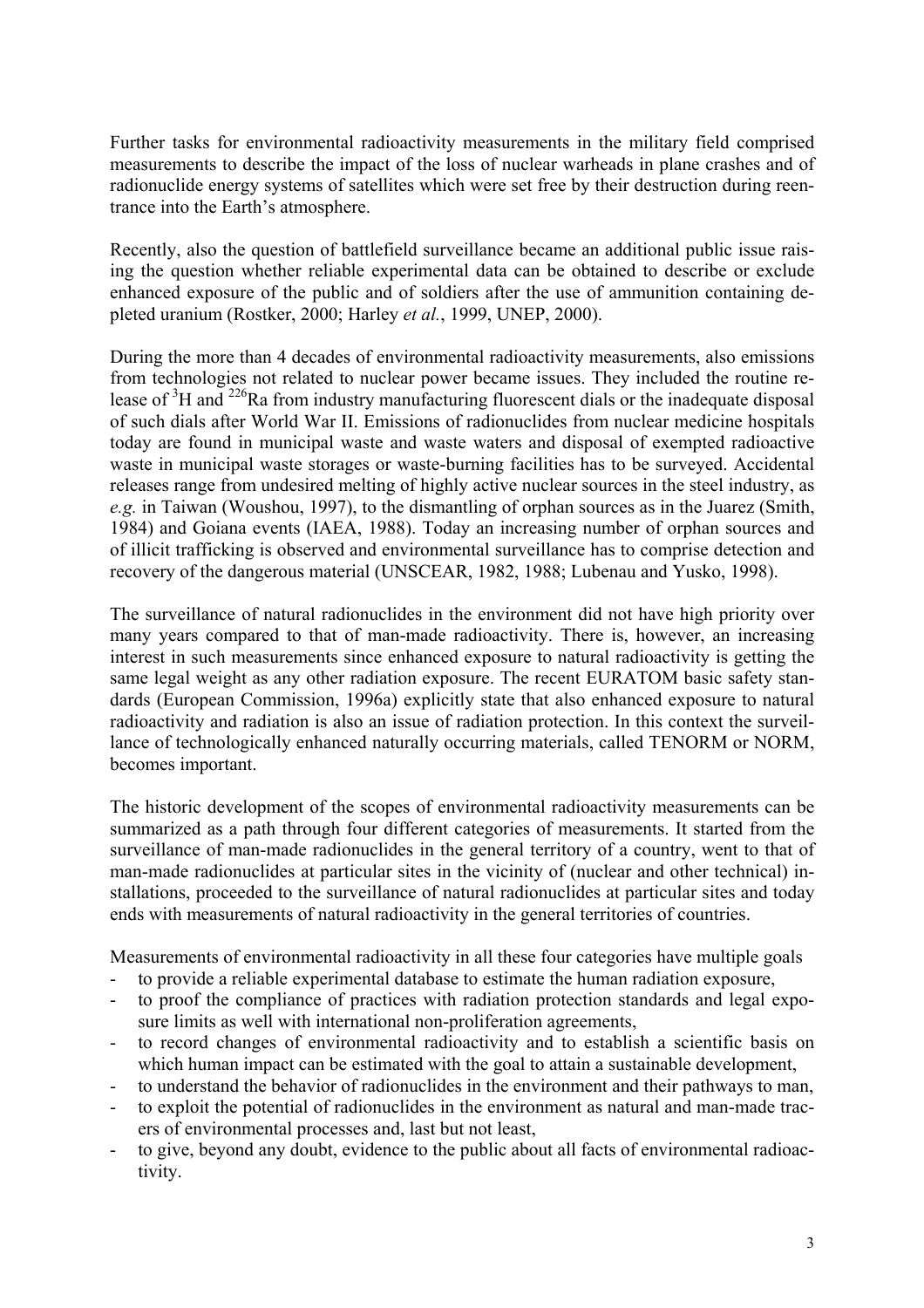This wide variety of different goals needs various types of measurements, an extreme width of analytical techniques and methods with individual sensitivity requirements which will be discussed below.

## **2 Radionuclide Coverage, Sensitivity Requirements and Materials**

A wide variety of radionuclides has to be analyzed in environmental materials. They cover fission products, transuranium nuclides, activation products and the naturally occurring radionuclides.

Though a few hundred different radionuclides are produced by the fission process, just a limited number of radionuclides with sufficiently long half-lives is of radiological significance and has to be covered by measurements of fall-out from atmospheric explosions and in surveillance of test sites and nuclear installations. These are the short-lived radionuclides <sup>89</sup>Sr,  $^{95}Zr$ ,  $^{99}Mo$ ,  $^{103}Ru$ ,  $^{131}I$ , and  $^{133}Xe$ , the medium-lived ones such as  $^{90}Sr$ ,  $^{85}Kr$ ,  $^{106}Ru$ ,  $^{110m}Ag$ ,  $137Cs$ ,  $134Cs$ ,  $124Sb$ ,  $125Sb$ ,  $154Eu$ , and the long-lived nuclides  $99Tc$ ,  $129I$ ,  $135Cs$ . Of the transuranium radionuclides which are produced in nuclear chain reactors as well as in nuclear explosions  $^{236}$ U,  $^{238,239,240}$ Pu,  $^{241}$ Am,  $^{243}$ Cm have to be covered. Activation of structural and shielding materials of fission reactors produces  $54$ Mn,  $57$ Co,  $58$ Co,  $60$ Co,  $110$ mAg and activation of water and ambient air  ${}^{3}H$  and  ${}^{14}C$ . In future fusion reactors,  ${}^{3}H$  and a variety of activation products will be the relevant radionuclides. With respect to the medium- and long-term storage of radioactive waste and also with respect to the disposal of exempted radioactive waste the surveillance of medium- and long-lived radionuclides will be of importance.

Considering radioactive waste, further activation products from accelerators, in particular from spallation neutron sources and possible future accelerator-driven facilities for transmutation of radioactive waste (Bowman *et al.*, 1992) and for energy amplification (Carminati *et al.*, 1993) have to be considered. According to our present knowledge, this adds the long-lived radionuclides  ${}^{10}$ Be,  ${}^{26}$ Al,  ${}^{36}$ Cl,  ${}^{41}$ Ca  ${}^{44}$ Ti,  ${}^{53}$ Mn,  ${}^{55}$ Fe,  ${}^{60}$ Fe to the list of relevant radionuclides with respect to long-term disposal of radioactive waste.

According to the actual human radiation exposure of large populations, today the naturally occurring radionuclides, the natural and man-made variability of the exposure caused by these nuclides becomes of increasing interest.  $^{222}$ Rn and  $^{220}$ Rn and their decay products make up the bulk of natural radiation exposure and comprehensive measuring programs have been performed and are going on all over the world, see *e.g.* UNSCEAR (2000) for references. But, because of the limited space of this article we will not deal with this issue.

With respect to external and ingestive internal exposure to natural radionuclides from the geosphere, only the nuclides of the  $^{232}$ Th,  $^{235}$ U, and  $^{238}$ U decay chains are relevant. They are of importance because of geologic anomalies, such as the famous monazite areas in India and Brazil or the  $^{226}$ Ra anomalies in Iran, which may lead to exposure up to tens of mSy per year and might reach extremes up to 100 mSv/a. Further, they are the radionuclides which occur in technically enhanced naturally occurring radioactive materials which are problematic for the exposure of workers as well as of members of the public. Such materials occur in coal, gas and oil industries, in mining and milling of a variety of metals as well as in the exhaust gas of power plants burning fossil fuels. The use of naturally or technically enhanced radioactive materials as building and construction materials needs radioactivity measurements of the relevant radionuclides. The EURATOM basic safety standards (European Commission, 1996a) made surveillance of these isotopes and of the exposure to such materials a legal requirement.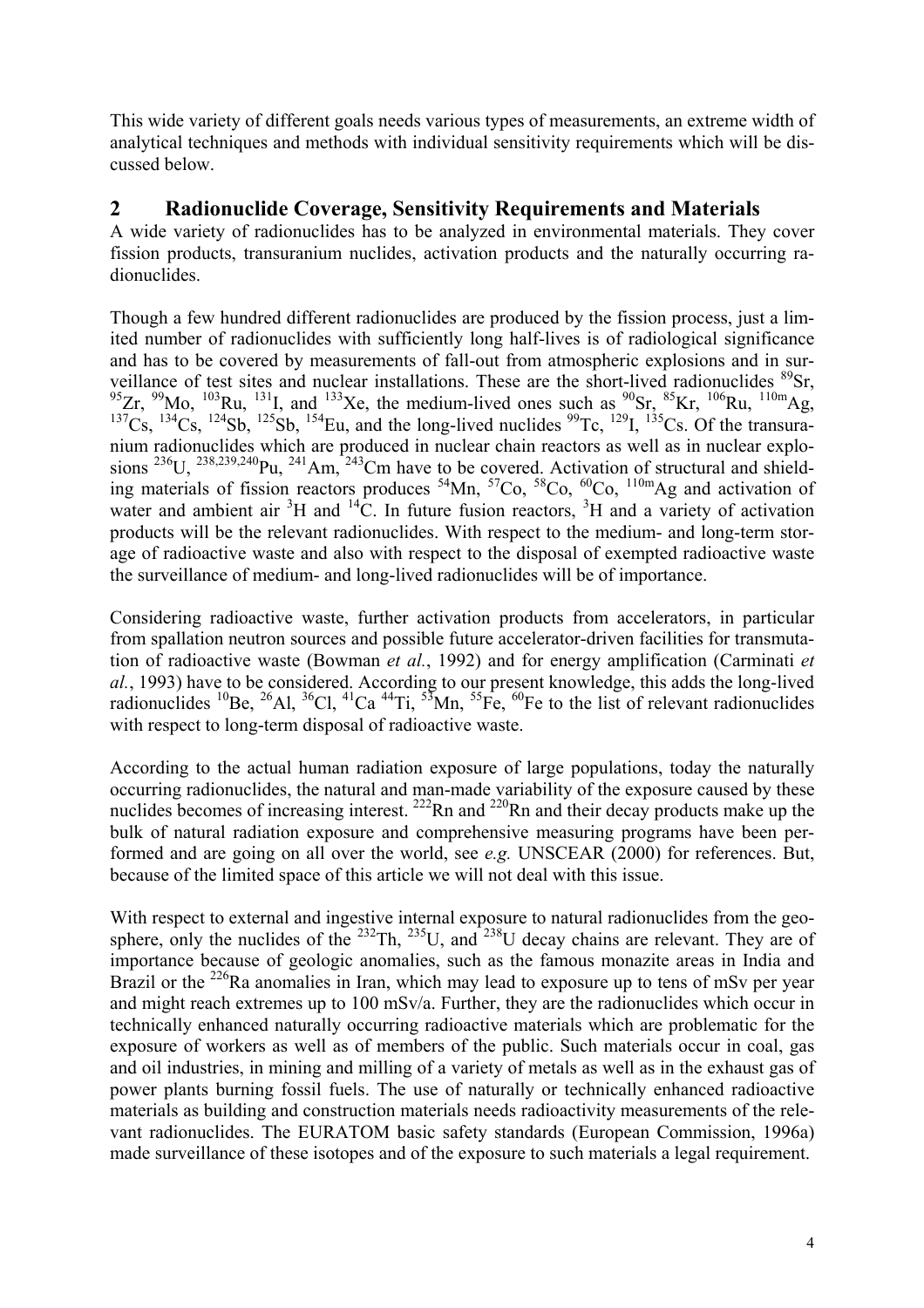While the external exposure can be easily determined since only the γ-emitting radionuclides are relevant here, for the description of the internal exposure one has to consider quite a number of radionuclides which have to be individually analyzed since radioactive equilibrium in nutrients cannot be anticipated. Since, moreover, the dose coefficients (ICRP, 1996) of the radionuclides of the natural decay chains show large differences, one needs for a reliable estimate of the internal exposure, measurements of the individual abundances in foodstuff and drinking water of <sup>238</sup>U, <sup>234</sup>U, <sup>230</sup>Th, <sup>226</sup>Ra, <sup>210</sup>Pb, <sup>210</sup>Po from the <sup>238</sup>U decay chain, <sup>235</sup>U, <sup>231</sup>Pa, <sup>227</sup>Ac, <sup>227</sup>Th, and <sup>223</sup>Ra from the <sup>235</sup>U decay chain and <sup>232</sup>Th, <sup>228</sup>Ra, <sup>228</sup>Th and <sup>224</sup>Ra from the <sup>232</sup>Th decay chain. For only a few of these nuclides radioactive equilibrium can be presumed in the hydro- and biosphere so that measurements of short-lived daughters is not needed to derive reliable data on the exposure. Such nuclides are e.g.  $^{227}$ Th,  $^{223}$ Ra and  $^{224}$ Ra. As long as enriched or depleted Uranium can be excluded also the separate measurement of <sup>235</sup>U can be avoided. If this is, however, not the case, the outmost precision and isotopic accuracy is needed to determine all relevant uranium isotopes, namely  $^{234}$ U,  $^{235}$ U,  $^{236}$ U and  $^{238}$ U, as e.g. for non-proliferation control.

 $^{40}$ K adds only in rare cases to the external exposure of workers by NORM materials from KCl and NaCl mining. The internal exposure due to  ${}^{40}K$  is homeostatically controlled depending on the physiological behavior of the essential trace element potassium rather than on its intake. From the other natural radionuclides in the geosphere only <sup>87</sup>Rb adds marginally to the human radiation exposure. But, there are not any radiological needs for measurements of this radionuclide. The same is true for all other natural primordial radionuclides.

From the cosmogenic radionuclides, only <sup>7</sup>Be and <sup>14</sup>C are of some, but minor importance with respect to radiation exposure and due to their relatively minor variability with variations of the galactic cosmic ray intensity over the solar 11-years cycle their measurement is only of interest in order to establish natural baseline data. The anthropogenic changes of  ${}^{14}C$  will be discussed later.

Though technical or medical applications of radioactivity do not add further nuclides, these applications are also targets of environmental surveillance. Radionuclides such as  $^{131}$ I from nuclear-medical therapy,  $^{232}$ Th from welding electrodes,  $^{60}$ Co,  $^{137}$ Cs and  $^{226}$ Ra from radionuclide sources,  $^{235}U$ ,  $^{236}U$ , and  $^{238}U$  from the technical and military use of depleted uranium which even may come from reprocessed nuclear fuel and may consequently contain also some impurities of transuranium elements (Rostker, 2000), and  ${}^{3}H$  and  ${}^{226}Ra$  from luminescent dials have to be taken into account.

Actual investigations or surveillance programs usually cover purpose-dependent subsets of all these radionuclides. Due to the multitude of purposes, however, for all these radionuclides measuring methods have to be available which have to satisfy adequate and reasonable sensitivity requirements.

When defining the sensitivity requirements of environmental radioactivity measurements one has to distinguish two extremes of purposes of such measurements, namely measurements which allow to determine exactly the present abundance of a nuclide in a particular environmental material, on the one hand, and measurements which have the goal to determine only those concentrations which have a defined radiological significance, on the other. These extremes can be categorized as scientific and surveillance measurements, respectively. Measurements to be performed for the purpose of non-proliferation control always will fall into the category of scientific measurements.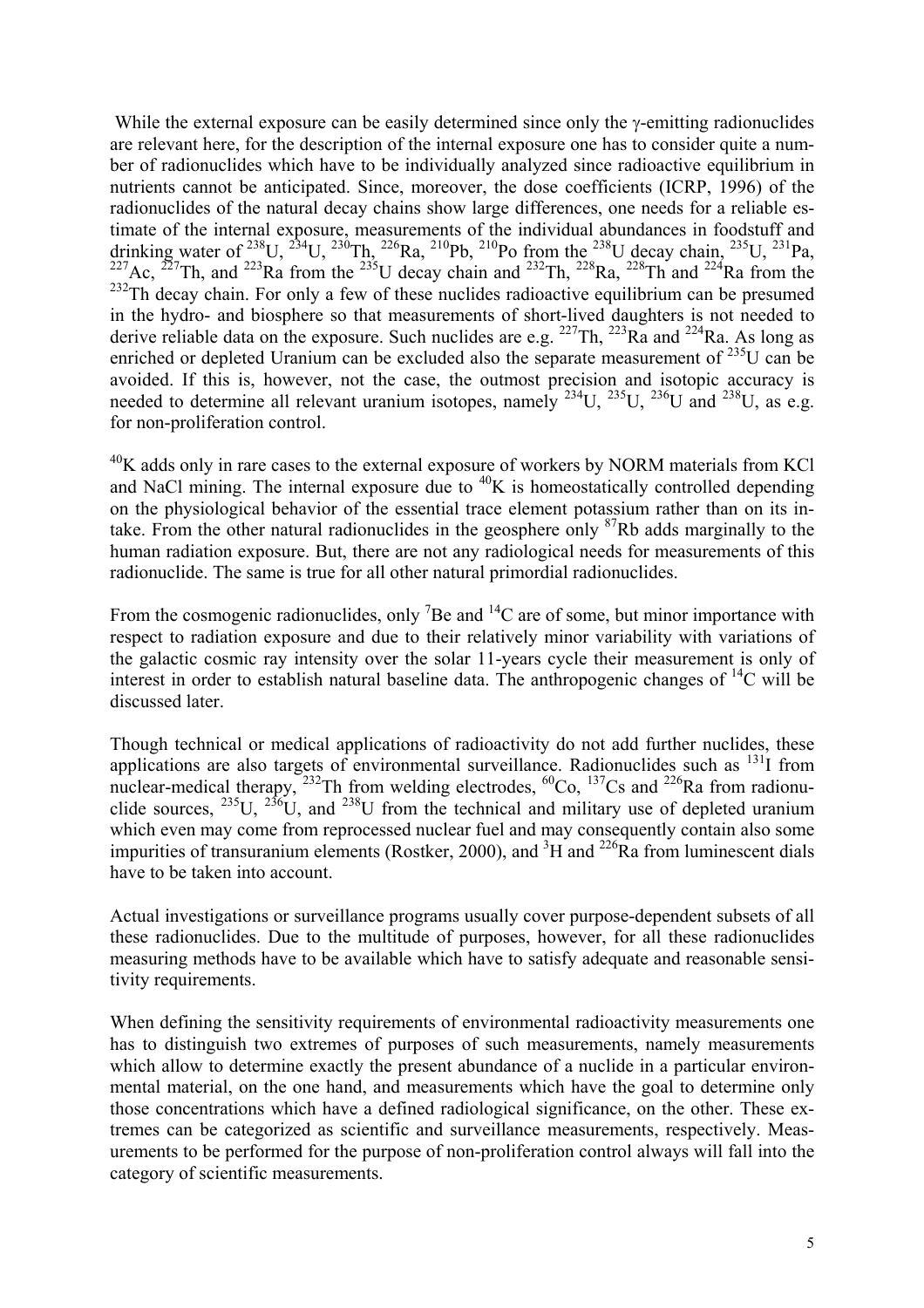The radiological significance of an environmental radionuclide concentration usually is expressed in terms of an expected exposure due to this nuclide and the requirements are defined as required detection limits derived from radioecological models which connect the expected exposure with the concentration of the radionuclide in question. In the European reports on environmental radioactivity in the European Community, *e.g.* (European Commission, 1996b), the required detection limits are related to reporting levels for the surveillance of air, surface water, drinking water, milk and mixed total diet. These reporting levels *RL* are defined as

$$
RL = \frac{DL}{RF \cdot EDC \cdot CF} \tag{1}
$$

with

 $DL$  = annual dose limit, taken in accordance with ICRP (1991) to be 1 mSv,  $RF =$  reduction factor of the dose limit, taken to be 1000,  $EDC =$  effective dose coefficient according to ICRP (1996), *CF* = annual consumption per person.

Using the thus defined reporting levels man-made radionuclides are surveyed at an environmental level which causes a risk of stochastic effects as low as  $5 \times 10^{-8}$  a<sup>-1</sup> (European Commission, 1996b).

The sensitivity requirements of measurements of the actually existing radionuclide concentrations are, on the first glance, self-defined. However, they are reasonable only if naturally occurring radionuclides are to be measured because of their omnipresence. The actual concentrations of man-made radionuclides presently are so low in some environmental materials that it needs the most advanced measuring methods to detect them. Radionuclide concentrations in air can be taken as an example here where the activity concentrations of  ${}^{60}Co$ ,  ${}^{90}Sr$ ,  ${}^{131}I$  and <sup>137</sup>Cs are nearly as low as  $10^{-7}$  Bq/m<sup>3</sup> and about equal those of cosmogenic <sup>22</sup>Na. Naturally occurring radionuclides in air such as  ${}^{40}K$ ,  ${}^{210}Pb$  and  ${}^{7}Be$  are two, three and four orders of magnitude more abundant in air than  $^{22}$ Na, respectively. Concentrations of  $^{239}$ Pu and  $^{240}$ Pu even are two orders of magnitude lower than those of  ${}^{60}Co$ ,  ${}^{90}Sr$ ,  ${}^{131}I$  and  ${}^{137}Cs$ . In view of such low concentrations measurements of man-made radionuclides at their actual levels appear not to be reasonable except for scientific purposes. Circumstances, however, which justify to perform such measurements also in the course of special surveillance measurements will become evident when dealing with the public opinion about radioactivity in the environment below. They are self-evident in the case of non-proliferation control.

The extreme range of radionuclide concentrations to be covered by environmental radioactivity measurements becomes even more evident if one considers that the total activity concentrations in air during the Chernobyl accident were between 1 and a few hundred  $Bq/m<sup>3</sup>$  in Western Europe and about equal to the activity concentrations in air of Radon decay products in Uranium-rich granite areas as *e.g.* in the Massif Central in France. Considering further that the Chernobyl accident did not cause a radiologically relevant enhancement of the radiation exposure in Western Europe and that measurements of environmental radioactivity also have to be applicable to accidental situations, where decisions about sheltering, evacuation and performance of thyroid blocking by administration of stable iodine have to be made, the orders of magnitude to be covered is further increased by a few decades.

The cited European report (European Commission, 1996b) and the organization of environmental radioactivity measurements according to the obligations of articles 35 and 36 of the EURATOM Treaty exactly distinguish the two extreme views of environmental radioactivity measurements by the organization of to different measuring networks, namely a dense and a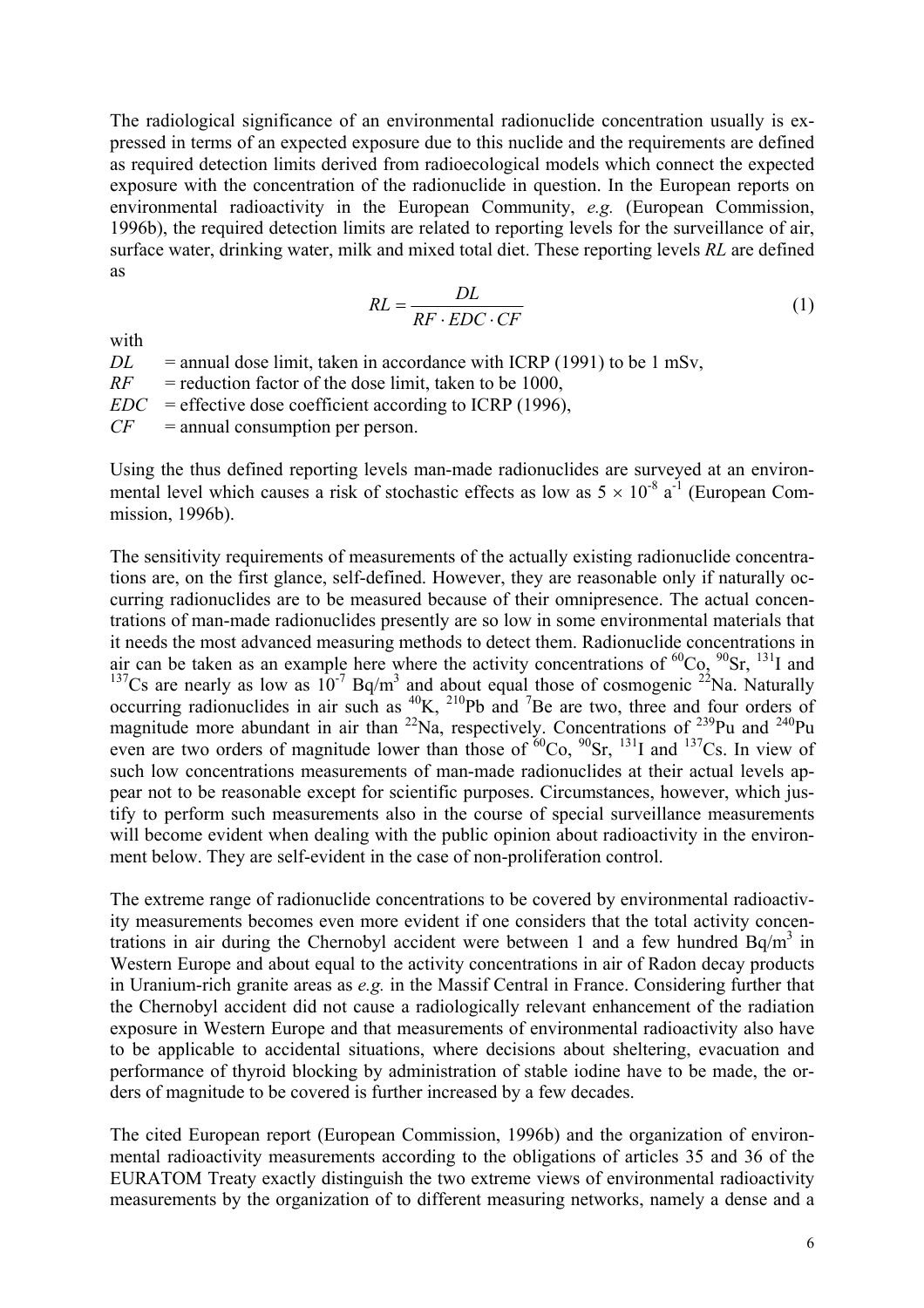sparse network. The dense network spans over entire Europe to give sufficient information to detect and to quantify any significant radiation exposures due to man-made radionuclides on a local scale. The sparse network divides the present European Community in only 32 regions for each of which just one location is estimated to be sufficient to perform in-depth measurements of the actual concentrations of some selected radionuclides in order to describe the long-term trends of environmental radioactivity.

Reporting levels according to equation 1 are used and defined for the surveillance of environmental radioactivity in the European Community only for artificial radionuclides. The requirements of the EU basic standards (European Commission, 1996a) with respect to exposure to natural radioactivity will cause the necessity to define analogous required detection limits also for natural radionuclides. Examples for this do already exist as for instance in Germany where required detection limits are defined for the surveillance of the WISMUT remainders and for the remediation measures as a consequence of Uranium mining and milling (BMU, 1997, 1999).

There are, however, some general problems with the definition of required detection limits to be internationally applicable. First of all, the term detection limit has to be identically defined in the different countries. There is, however, no definition of the detection limit given in the cited EU Report (European Commission, 1996b) and looking *e.g.* for the EU Drinking Water Guideline (European Commission, 1998, 2000a) even contradictory definitions are given. We will discuss this point below when dealing with quality of measurements. Second, the required detection limits depend on the radioecological model used to connect radionuclide concentrations with dose. Presently used models, however, contain different degrees of conservative assumptions and thus make it difficult, if not impossible, to compare the required detection limits defined by different authorities. Third, the required detection limits depend on assumed consumption habits which differ from one country to another and which may contain again differing conservative assumptions. To overcome these difficulties in the international context will be a painstaking, but necessary work for the future. Moreover, there remains a historical distinction in perceiving the exposure to man-made and natural radionuclides, namely to use different measures for them.

We shall give an example for the need of harmonization. In Germany, the basis of the required detection limits for surveillance of man-made radionuclides according to the Act on the Precautionary Protection of the Population against Radiation Exposure (BMU, 1986) and to article 35 of the EURATOM Treaty uses a guideline value of the annual effective dose of 1 µSv which is in accordance with an annual dose limit *DL* of 1 mSv and a reduction factor *RF* of 1000 according to equation 1. For the surveillance of natural radionuclides from the WISMUT remainders (BMU, 1997) and for the surveillance of nuclear installations according to the Radiation Protection Ordinance (BMU, 1995a, 1995b) guideline values of the annual effective dose of 10 µSv are applied which are equivalent to a reduction factor *RF* of only 100. Given the amount of work and the costs induced by required detection limits, the harmonization of rules is essential for the surveillance of both, man-made and natural radionuclides.

An additional complication arises from the fact that in decommissioning of nuclear installation and exemption of contaminated or activated materials the expected radiation exposures of members of the public should not exceed a few time 10 uSv per year (UNSCEAR, 2000). Surveillance of such activities and of their consequences by environmental radioactivity measurements will need even more stringent sensitivity requirements.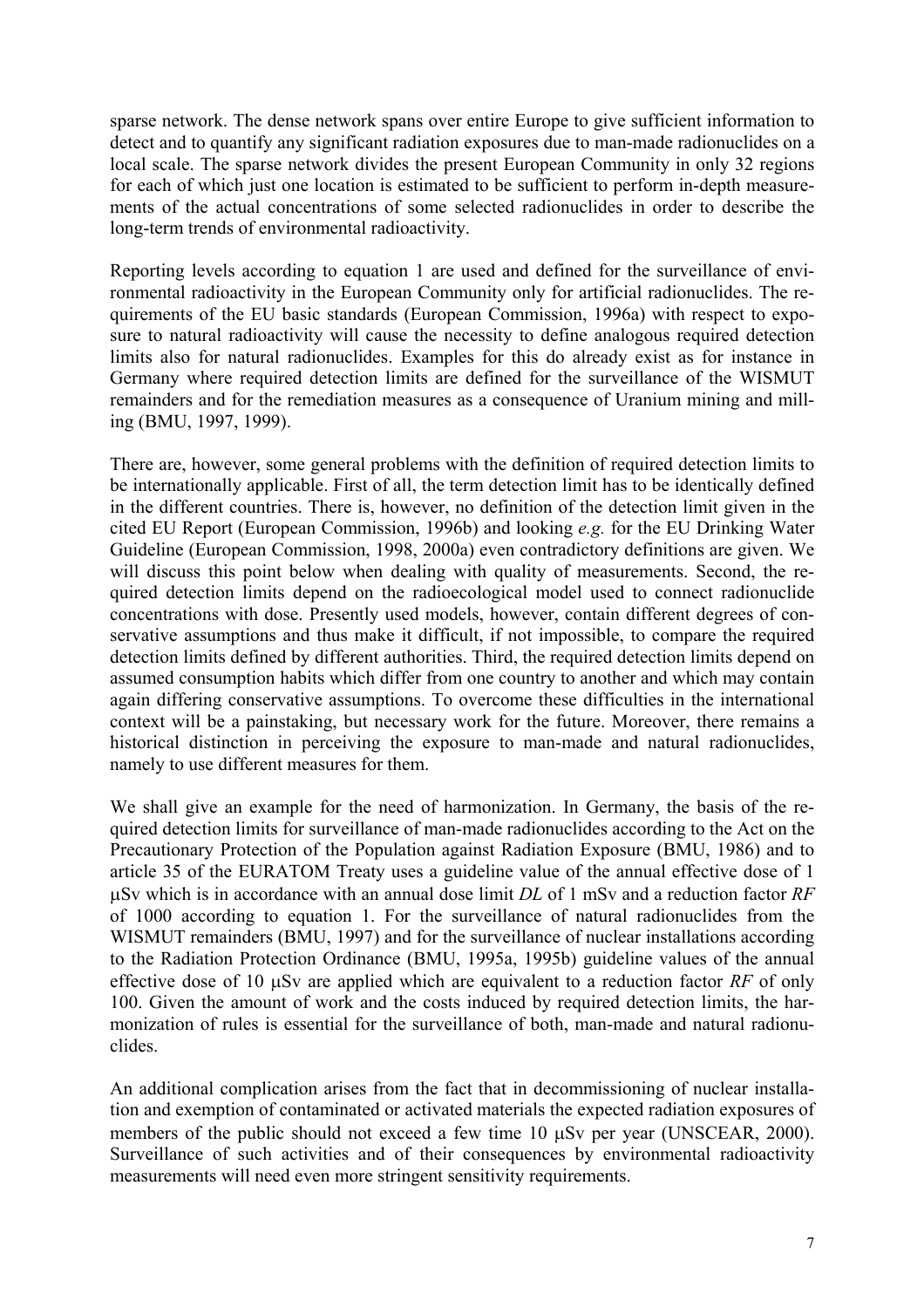As a final point of this chapter, the materials to be analyzed and the frequency by which these materials have to be surveyed shall be shortly discussed. As wide the variety of purposes of environmental radioactivity is, as differing are the requirements for materials to be analyzed, sample numbers and sampling frequencies. Given the costs induced in each actual investigation or surveillance program these requirements have to be scrutinized. If the ultimate purpose is the determination of the radiation exposure there are different ways to address this problem. The main distinction of approaches is whether they make use of reference persons or of really existing ones representing a critical group. While the approach using reference persons has been successfully applied in planning of practices and installations it appears to be hardly feasible to determine the actual radiation exposure of existing installations realistically by it. Even, if the results of environmental radioactivity measurements of a wide variety of foodstuffs is used as input to respective model calculations using *e.g.* models as ECOSYS (Müller and Pröhl, 1993) only exposure averages of normally behaving persons can be determined with some confidence. The problem rests then with non-normal behavior of certain individuals and with their lifestyle and consumption habits. Even if one excludes extremes or pathological behavior large uncertainties remain for the determination of the individual exposure. If averages of the exposure are sufficient the use of reference persons is adequate. The cited EU report (European Commission, 1996b) makes use of this reference-person concept with a minimum coverage of materials to be analyzed, namely air, drinking water and mixed total diet.

Another approach in the context of the exposure of a reference person is the use of aggregated transfer factors in a fall-out situation based on the analysis of soil and the determination of deposition densities. Thus, by a minimum of materials analyzed, the exposure can be estimated. In this case, the radioecological model used to determine the aggregated transfer factors is decisive and again the extend to which conservative assumptions are included.

Individual and realistic exposures can only be determined using the critical group concept evaluating the actual exposure of actually existing people. To determine the effective annual dose  $E(t_1)$  for a year  $t_1$ , this requires to quantify its contributions due to external exposure  $E_{ext}$ and due to ingestion and inhalation of radionuclides,  $E_{\text{ing}}$  and  $E_{\text{inh}}$ . According to ICRP 60 (ICRP, 1991) or the EURATOM Basic Safety Standard (European Commission, 1996a) such an evaluation has to be performed for the different tissues *T* taking into account the age dependence of exposure and of dose factors and the tissue weighing factors  $w_T$ .

$$
E = E_{\text{ext}} + E_{\text{ing}} + E_{\text{inh}} = \sum_{T} w_T \cdot (E_{T, \text{ext}} + E_{T, \text{ing}} + E_{T, \text{inh}})
$$
(2)

Frequently, it is convenient to distinguish for the ingestion exposure path consumption of drinking water and of nutrients so that the annual effective dose for a tissue is given by

$$
E_T(t_1) = E_{T,ext}(t_1) + E_{T,inh}(t_1) + E_{T,ing,w}(t_1) + \sum_n E_{T,ing,n}(t_1)
$$
\n(3)

with

 $E_r(t_1)$ : annual effective dose in tissue or organ *T* during the year  $t_1$  in Sv

 $E_{T_{\text{ext}}}(t_1)$ : annual effective dose in tissue or organ *T* due to external exposure to airborne radionuclides and to radionuclides in or deposited on the ground during the year  $t_1$ in Sv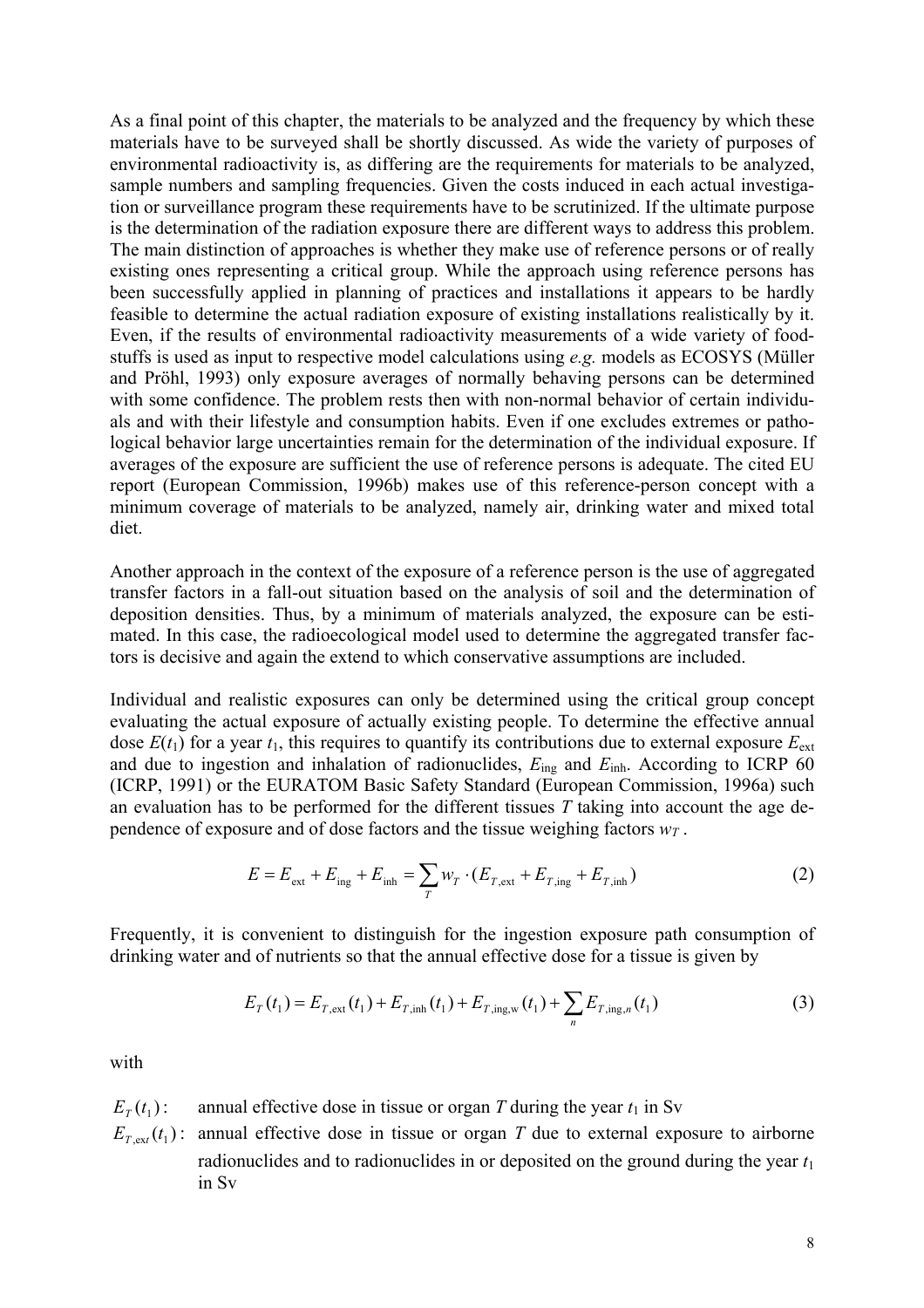$E_{T, \text{inh}}(t_1)$ : annual effective dose in tissue or organ *T* due to inhalation during the year  $t_1$  in Sv  $E_{T, \text{ing},w}(t_1)$ : annual effective dose in tissue or organ *T* due to consumption of drinking water during the year  $t_1$  in Sv

 $E_{\tau}$  *ing*  $_n(t_1)$  : annual effective dose in tissue or organ *T* due to consumption of a nutrient *n* during the year  $t_1$  in Sv

The external exposure due to  $\gamma$ -radiation is given by

$$
E_{T,a}(t_1) = c \cdot \int\limits_{t_1} \dot{H}_X(t) dt
$$
\n(4)

with

 $H_Y(t)$ : ambient γ dose rate as a function of time *t* for the actual locations *c*: conversion factor in Sv/Gy.

Analogously, the exposure of the skin due to β-immersion of airborne radioactivity can be evaluated. Due to the limited space we will not deal further with the external exposure.

The internal exposure due to inhalation is given by

$$
E_{T,\text{inh}}(t_1) = \sum_{r} E_{T,\text{inh},r}(t_1) = \sum_{r} \sum_{t=0}^{t_1} A_r(t) \cdot \dot{V}(t) \cdot \int_{t_1-t}^{t_1-t+1} \frac{\partial g_{\text{inh},r,T}}{\partial t} dt
$$
(5)

with

*r* : radionuclide in question

*A*<sub>*i*</sub>(*t*): activity concentration of the radionuclide *r* in air during a year *t* in Bq ⋅ m<sup>-3</sup>

 $\dot{V}(t)$ : age dependent breathing rate during a year *t* in m<sup>3</sup> · s<sup>-1</sup>

 $g_{\text{inh } rT}$ : age dependent dose factor for tissue or organ *T* due to inhalation of a radionuclide *r* in Sv $\cdot$  Bq<sup>-1</sup> according to ICRP (1996).

Note that for the intake of radionuclides with long physical and biological half-lives the exposure in a year  $t_1$  contains contributions from previous years and may not be in equilibrium. In particular with respect to the exposure to some long-lived radionuclides of the natural decay series this is of importance. It is accounted for in equation 5 by summing over the entire lifetime up to year  $t_1$  and by using the time differentials of the dose factors. This holds also for the exposure due to ingestion given below.

The internal exposure due to consumption of drinking water is given by

$$
E_{T, \text{ing}, \text{w}}(t_1) = \sum_{r} E_{T, \text{ing}, r, \text{w}}(t_1) = \sum_{r} \sum_{t=0}^{t_1} C_r^{\text{w}}(t) \cdot U^{\text{w}}(t) \cdot \int_{t_1 - t}^{t_1 - t + 1} \frac{\partial g_{\text{ing}, r, T}}{\partial t} dt \tag{6}
$$

with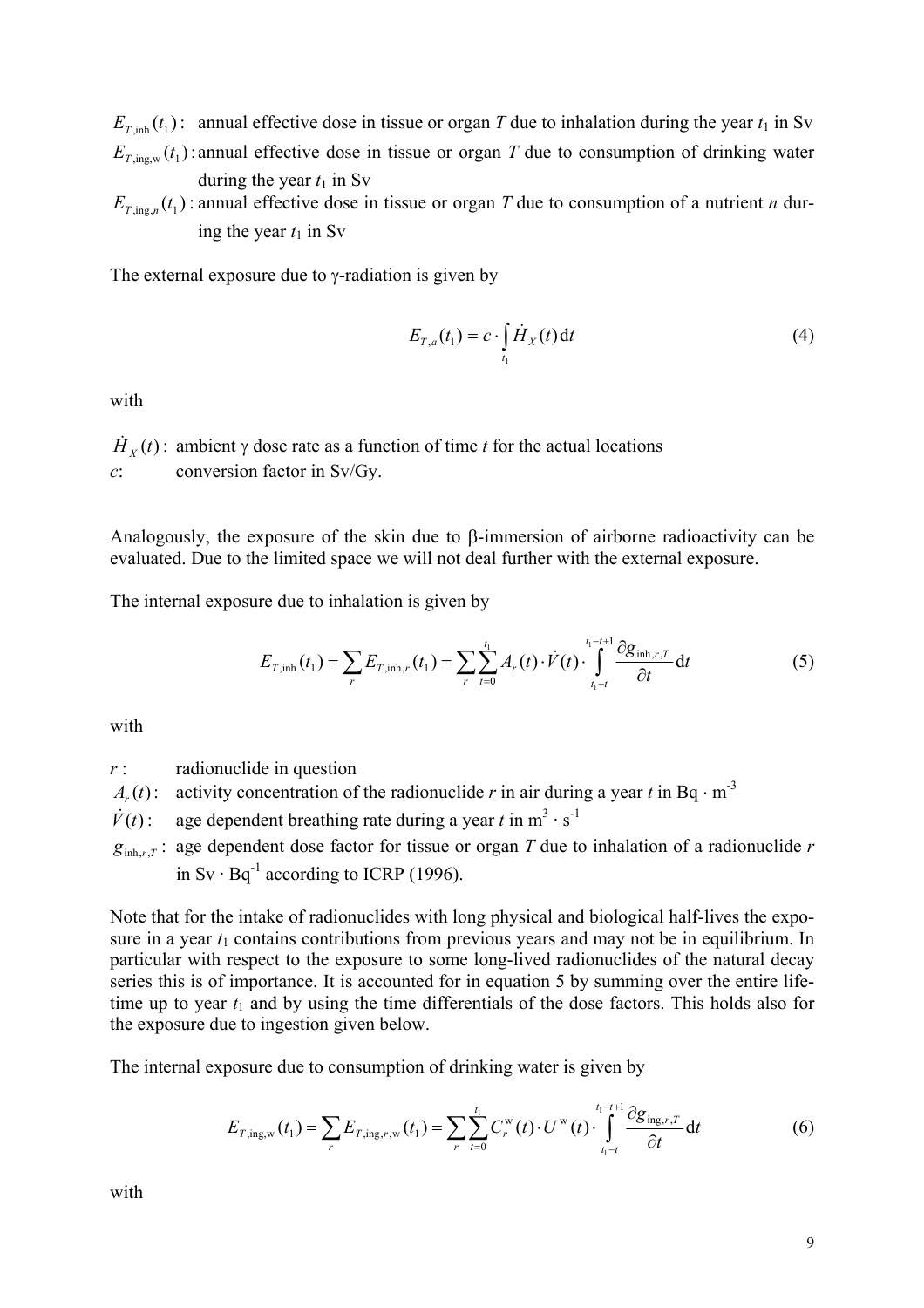- $C_{r}^{w}(t)$ : time dependent activity concentration in drinking water of a radionuclide *r* during the year *t* in Bq  $\cdot$  1<sup>-1</sup>
- $U^{\mathbf{w}}(t)$ : age dependent consumption of drinking water during a year *t* in l
- $g_{\text{ing},r,T}$ : age dependent dose factor for tissue or organ *T* due to ingestion of a radionuclide *r* in  $Sv \cdot Bq^{-1}$  according to ICRP (1996).

The internal exposure due to consumption of nutrients is given by

$$
E_{T,\text{ing},n}(t_1) = \sum_{r} E_{T,\text{ing},r,n}(t_1) = \sum_{r} \sum_{n} \sum_{t=0}^{t_1} C_r^n(t) \cdot U^n(t) \cdot \int_{t_1-t}^{t_1-t+1} \frac{\partial g_{\text{ing},r,T}}{\partial t} dt \tag{7}
$$

with

- $C_r^n(t)$ : time dependent activity concentration in a nutrient *n* of a radionuclide *r* during a year  $t$  in Bq  $\cdot$  kg<sup>-1</sup>
- $U<sup>n</sup>(t)$ : age dependent consumption of a nutrient *n* during a year *t* in kg

For an as-realistic-as-possible determination of the dose, integrals over the time differentials of the dose factors are used in equations 5 - 7 in order to account properly for the built-up of the exposure due to long-lived radionuclides with long biological half-lives as they occur e.g. in the natural decay series. In the latter cases a conventional calculation of internal exposure, e.g. for ingestion by equation 8 on the basis of 50- or 70-years dose factors  $g_{\text{ing},r,T}$  according to ICRP (1996), would strongly overestimate the dose committed between years  $t_0$  and  $t_1$ , in particular for children in their first years.

$$
E_{T,\text{ing},n}(t_1) = \sum_r E_{T,\text{ing},r,n}(t_1) = \sum_r \sum_n C_r^n(t_1) \cdot U^n(t_1) \cdot g_{\text{ing},r,T}
$$
(8)

For all radionuclides with short physical or biological half-lives, however, equation 8 also holds for a realistic assessment of the committed dose and for them also equations 5 and 6 can be simplified accordingly.

The determination according to equations 2 - 7 of an actual exposure of an individual member of the public is extremely costly and time-consuming. The situation becomes even worse if the distribution of effective doses in a population as well as the expectation value of such distributions shall be determined by the approach described here. Therefore, it is mainly used in the context of the critical group concept. Here, the recent investigation of exposure from emissions from La Hague (Nord-Cotentin Radioecology Group, 1999, 2000) can be taken as an outstanding example.

For an assessment of the human exposure environmental radioactivity measurements have to provide a complete and reliable data-set of the concentrations of natural and man-made radionuclides in air, water, soil and nutrients. If extremely low exposures are excluded on the basis of a *de minimis* concept certain radionuclide concentrations can be excluded as not relevant.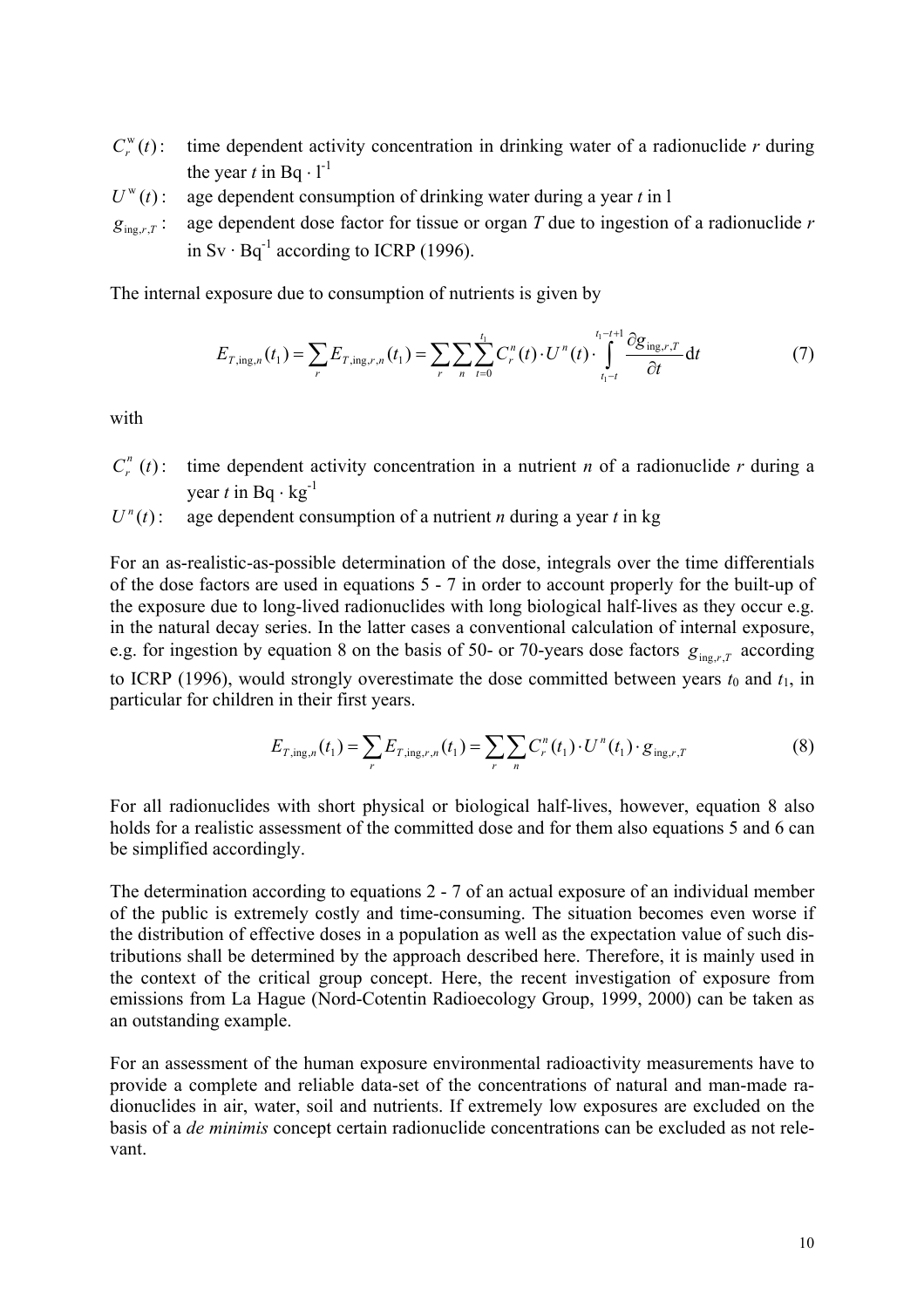There are no *de minimis* if environmental radioactivity measurements are related to proliferation control. Such measurements have to distinguish faintest traces of elemental and/or isotopic patterns hidden under the bulk of environmental radioactivity. For them, methodologies for ultra-trace analysis at the pg- and fg-levels have to be applied which comprise the use of clean rooms and highest-purity reagents for sample preparations and chemistry. Even then, they can only be successful if the outmost blank and contamination control is performed. It is, however, a particular advantage for such measurements that unambiguous isotopic signatures of uranium and transuranium elements allow to distinguish the relevant components within the ubiquitous environmental radioactivity. Comparable analogues from other fields of sciences or applications can be found in geo- and cosmochemistry where analyses by isotopic dilution are common and mass spectrometric analysis of long-lived radionuclides and of actinides in radioactive disequilibrium are used for dating purposes. Just in rare cases, e.g. if claims of particular exposures to transuranium radionuclides emitted from nuclear installations have to be investigated against the background of nuclear weapons fall-out, such analyses are also necessary in the context of the determination of the human radiation exposure.

### **3 Methods: From counting decays to counting atoms**

During five decades of environmental radioactivity measurements an outstanding evolution of measuring methods took place. Decay counting evolved from single channel counting over coincidence techniques with just a few counting channels to more or less sophisticated  $α$ -,  $β$ -, and γ-spectrometry with systems coupled to multi-channel analyzers. In parallel, the evolution of mass spectrometric methods made it possible to measure the low isotopic abundances of radionuclides in the presence of stable isotopes or isobars many orders of magnitude more abundant than the radionuclides themselves. Also general trends of technology development contributed to the improvement of methods as the increasing computerization and miniaturization which made it feasible to handle huge amounts of data and to use the most sophisticated methods for their evaluation. The evolution of analytical and radiochemistry strongly influenced the methodology of environmental radioactivity measurement. Use of clean rooms, high-purity reagents, strict contamination and blank control and impressive advances of chromatographic methods have to be mentioned here. Here, the old and today partially obsolete methods will just shortly be mentioned. Rather, the present state of the art will be discussed in this chapter emphasizing some outstanding developments.

Lacking more refined methods, the onset of decay counting made use of simple measurands such as gross alpha and gross beta activity concentrations in the various environmental materials to be analyzed. Large volume counters were developed with strong low-activity passive shielding and with active suppression of the cosmic ray background by coincidence and anticoincidence shields. These low-level counters developed into various directions by the improvement of electronics in particular of coincidence techniques. Measurands such as residual beta activity concentration allowed to coarsely discriminate radiation from artificial radionuclides against that natural radionuclides from the decay series. Measurements of gross beta activity (as <sup>90</sup>Sr-equivalent) or gross alpha activity (as Pu-equivalent) are still frequently performed though no longer state-of-the-art.

Today, many of these techniques and their respective measurands are obsolete. The only justification of their application is in measurements which simply are intended to exclude the presence of any relevant  $\alpha$ - or β-activity. Even if they are used for such purposes as prescribed for instance in the annex of the new drinking water guideline (European Commission, 1998, 2000a) more advanced nuclide-specific methods have to be used if certain limits which are considered as normal or harmless are exceeded. Having in mind the main goal to quantify the human exposure by measurements of environmental radioactivity and considering the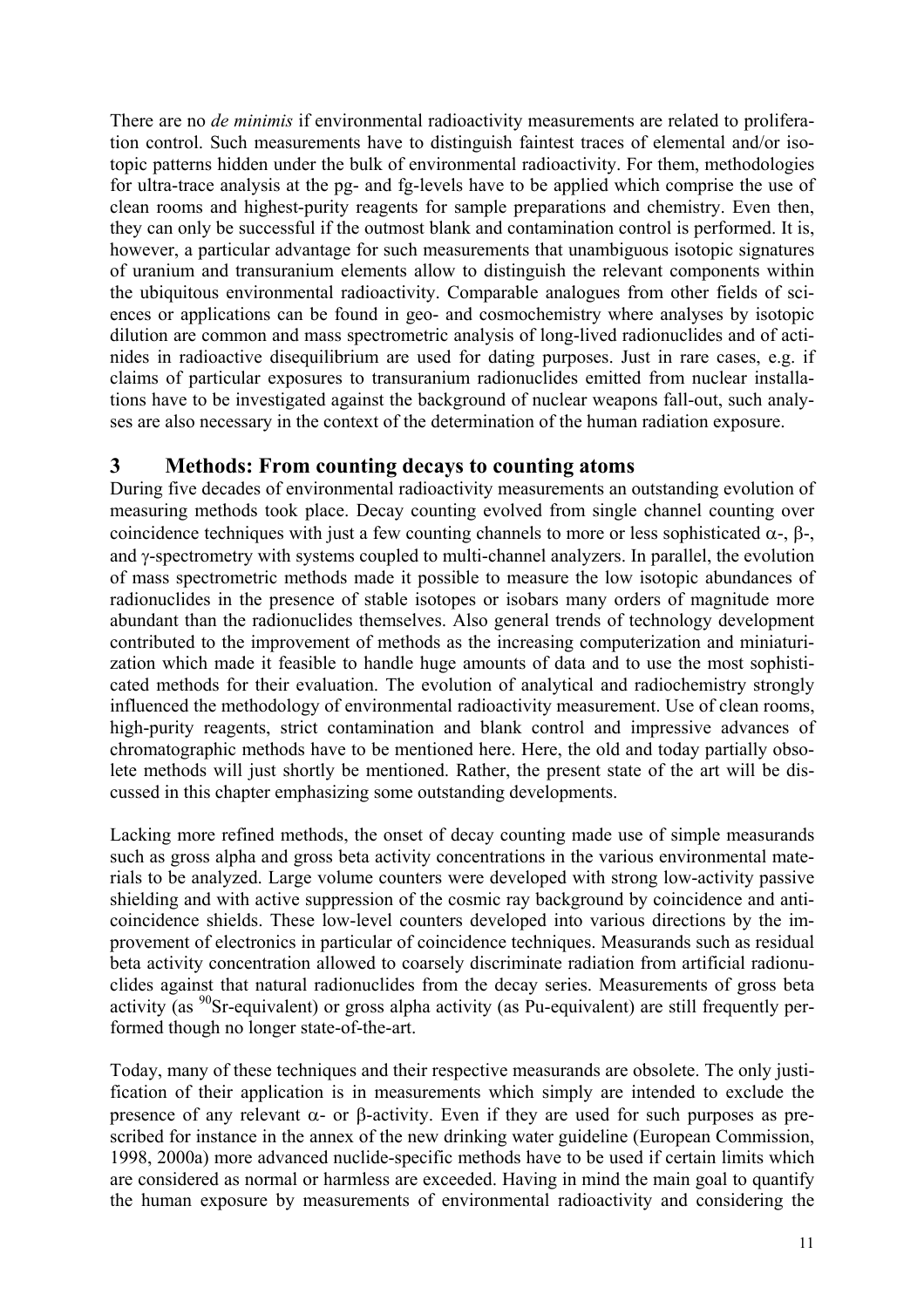enormous differences in dose coefficients for different  $\alpha$ - or β-decaying radionuclides, measurands such as gross alpha or gross beta or residual beta activity concentrations do not satisfy any need of an adequate dose assessment.

Today, nuclide specific data are needed in any case and they can be obtained from decay measurements either by single or few channel counting measurements after chemical separation of a particular radionuclide or by spectrometric measurements. Thus, counting measurements still are relevant for the analysis of certain radionuclides such as  ${}^{3}H, {}^{14}C,$  and  ${}^{90}Sr$ though also in these cases other methods are strongly competing and even superior. For the measurement of β-decaying radionuclides the development of liquid scintillation spectrometric methods was the break-through to nuclide-specific measurements. Liquid scintillation methods evolved from single- or few-channel counting systems into multi-channel spectrometric ones and find wide-spread application. This applies also to the analysis  $\alpha$ -emitting radionuclides. Alpha liquid scintillation spectrometry with β/γ discrimination has become a quick, reliable and low cost method with high sensitivity (∼ 0.1 mBq). For a survey on recent developments of liquid scintillation spectrometry see (Cook *et al*., 1996).

For  $\alpha$ - and  $\gamma$ -spectrometry, it was the development of solid state semi-conductor detectors made of silicon or germanium which opened the field of nuclide-specific measurements.  $\alpha$ spectrometry with Si detectors still needs highly sophisticated chemical separation schemes to extract the radionuclides from the matrix and to prepare thin samples to avoid self-absorption and strong peak tailing due to stopping of the  $\alpha$ -particles in the sample. In contrast,  $\gamma$ spectrometry made possible non-destructive measurements of a wide range of relevant radionuclides.

Just for completeness it is to mention that for  $\gamma$ -radiation the evolution from counting to spectrometry passed the phase of solid state scintillation detectors having high counting efficiency but poor energy resolution. Though the resolution of plastic or NaI(Tl) scintillation detectors is much worse than that of semiconductor detectors they have maintained the importance for certain applications such as measurements of ambient dose rates, distinction of natural and artificial radionuclides in field measurements and in spectrometric systems where they serve in combination with semi-conductor detectors as active shields or for the suppression of the Compton background. Also coincidence techniques which were successful as low-level counters using γ-γ-coincidence or triple-γ-coincidence techniques (Herpers *et al.*, 1969) developed into highly sophisticated γ-γ-coincidence spectrometry, *e.g.* (Perkins *et al.*, 1970), which can be regarded as one extreme of low-level γ-spectrometry and which today are used in quite a number of laboratories.

The development of γ-spectrometric methods was strongly influenced by three aspects. First, the availability of intrinsically pure germanium allowed improvements of energy resolution and the construction of large volume germanium detectors which reached the same efficiency as NaI(Tl) detectors and of dedicated detectors optimized for the measurement of low-energy X- or γ-radiation or of high-energy γ-radiation. The improvements of detector size and of specialized design is, however, accompanied by complications in the evaluation of γ-spectra which may need corrections for systematic sum coincidences and complicated methods of efficiency calibration. For a general discussion of related problems see for instance (Debertin and Helmer, 1988).

Second, the improvement of detector shielding and of the reduction of natural radioactivity of the detector itself and the surrounding components. The improvement of detector shielding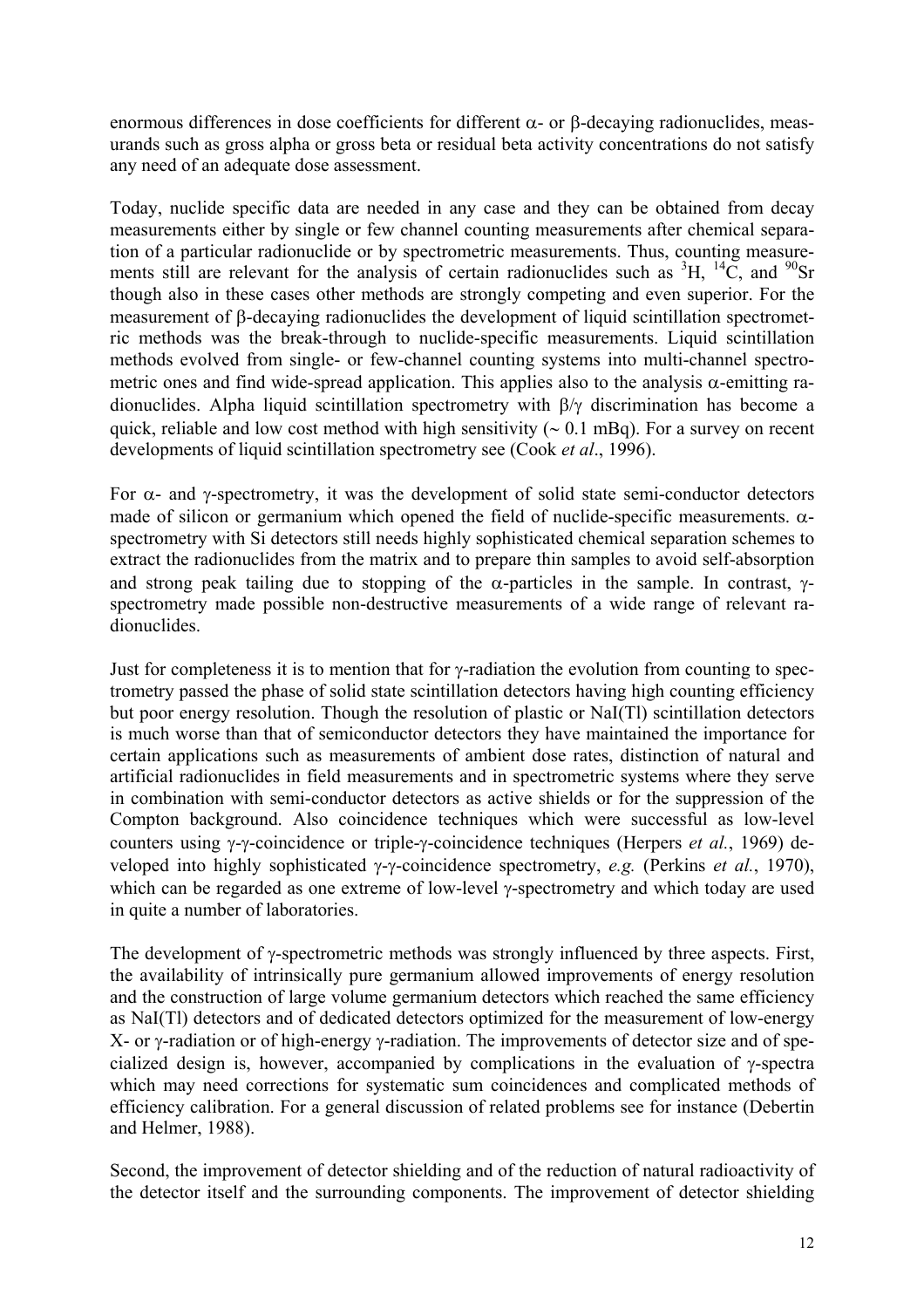included the use of low-activity lead shields, inner lining of the lead shields by other metals to reduce cosmic ray neutrons and to shield the radiation from their capture γ-rays and from the γ-rays of <sup>210</sup>Pb inside the lead shield. Methods of reducing γ-background from Radon decay products inside the shield range from the reduction of the free volume inside the shield by *e.g.* paraffin, to float the interior by absolutely filtered air or by high-purity nitrogen. Considerable improvements were made over the years due to the development of material sciences in particular with respect to the production of high-purity material which allowed to select and use low-activity components only and to construct special low-level detectors.

Third, the application of active shields and of electronic components which make use of coincidence and anti-coincidence techniques allowed to reduce the Compton background and, to a certain degree, also of the cosmic ray background. The presently final and decisive step of low-level γ-spectrometry is, however, the combination of all these methods described above and to go with the laboratory into the deep underground. to reduce the hadronic component of the cosmic radiation and to avoid both the continuum of cosmic ray background and the <sup>74</sup>Ge(n,n'y) and <sup>72</sup>Ge(n,n'y) background. Compared to an unshielded detector at sea level, the background of a γ-spectrometer can be reduced by three orders of magnitude and more in a deep-underground laboratory by application of these combined methods. For a detailed discussion of these aspects see for instance (Heusser, 1995).

A contrary approach of measuring environmental γ-emitting radionuclides is to use no shielding at all and to directly assess the abundances of radionuclides by field measurements via *in situ* γ-spectrometry.

With these technological developments, the state of the art of radioactivity measurements can be described as follows. For all γ-emitting radionuclides γ-spectrometry with Ge-detector is the method of choice. For the analysis by γ-spectrometry of radionuclides from the natural decay chains, however, a careful selection of γ-energies used for evaluation and the consideration of and correction for interfering γ-lines is important, *e.g.* (Schkade *et al.*, 1999). Moreover, it is essential to attain radioactive equilibrium in the samples to be measured since many radionuclides are determined via the γ-rays of their decay products. This holds for <sup>238</sup>U, <sup>226</sup>Ra, <sup>227</sup>Ac, and <sup>228</sup>Th which are determined via the γ-rays of <sup>234</sup>Th or <sup>234m</sup>Pa, by <sup>214</sup>Pb or <sup>214</sup>Bi, by  $227$ Th, and by  $224$ Ra,  $212$ Pb or  $208$ Tl, respectively. Further, measurements different detectors (high- and low-energy) are partially needed, *e.g.* to obtain reliable results for 210Pb. For the low-energy γ-radiation of this nuclide the determination of the counting efficiency in large volume samples is difficult and may need an additional measurement with a small sample by a low-energy detector.

For radionuclides emitting exclusively α- or β-radiation non-destructive methods cannot be applied and chemical or physical-chemical separation from the matrix are needed combined with skillful procedures for the preparation of the radionuclide samples to be measured. We will discuss the required separation techniques only in some special cases. Else we just mention some references from a broad literature of evaluated separation schemes available and prescribed by national authorities for the respective analyses (AFNOR, 2000; AKU, 1999; BMU, 1998; DoE, 1979). These evaluated schemes mostly make use of well established chemical techniques and usually recognize new analytical developments only at late stages of maturity. New developments and techniques such as modern chromatographic methods, as e.g. capillary electrophoresis, ionic chromatography, and HPLC, are scarcely found in these schemes today. Just becoming state-of-the-art in scientific investigations of environmental radioactivity and in proliferation control, modern chromatographic technique provide a wealth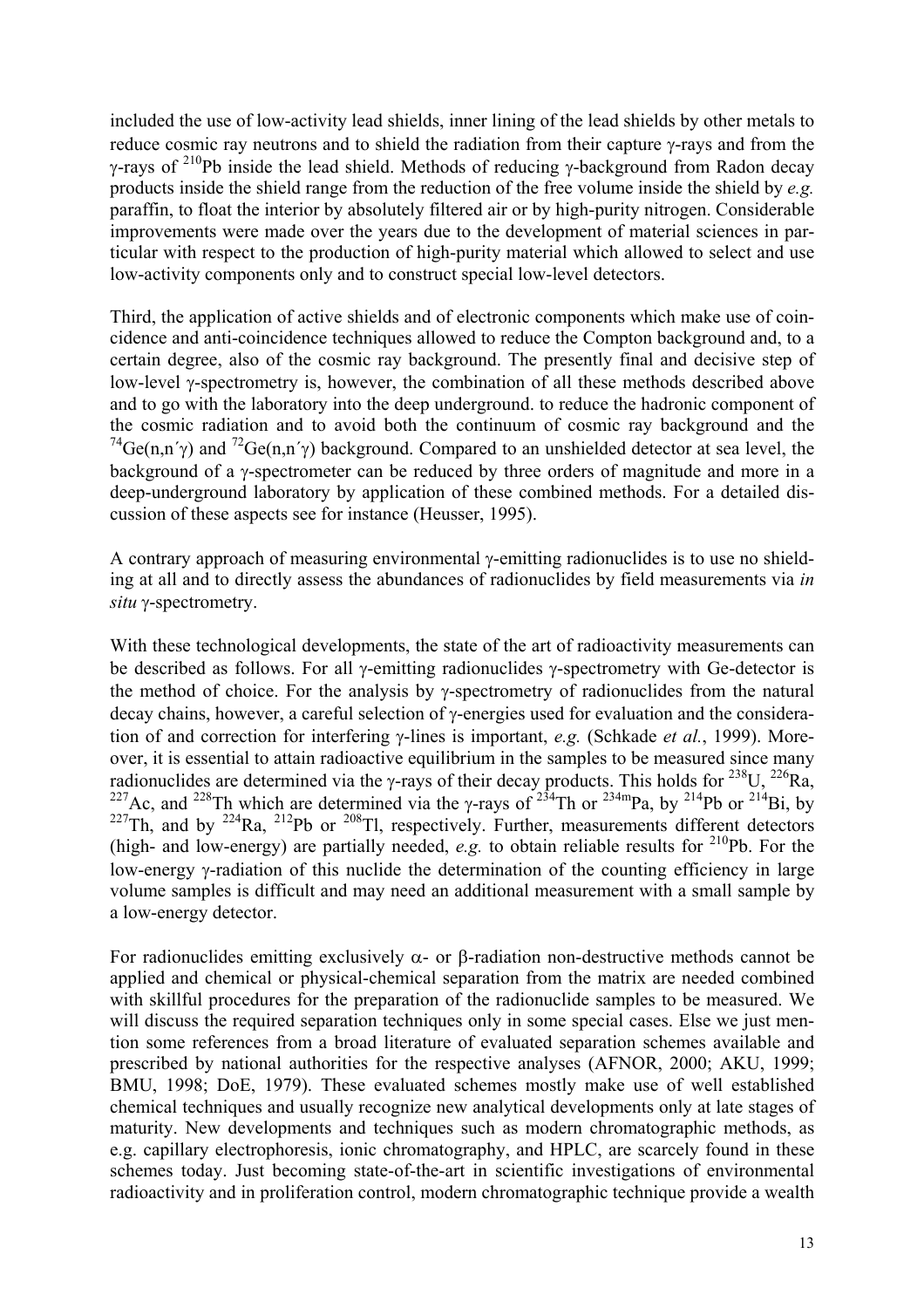of possible improvements, in particular with respect to automation of separations and to suppression of interferences. Independent of the application of modern or old-fashioned chemical techniques, radiochemical separations remain the prerequisites for the determination of α- and β-decaying radionuclides by consequent counting or spectrometry.

For  $^{14}$ C, the analyses generally comprise the separation as  $CO<sub>2</sub>$  followed by measurement in gas-filled counters, by liquid scintillation counting or spectrometry or by accelerator mass spectrometry which will be discussed below in some detail. For  ${}^{85}$ Kr counting techniques using gas-filled counting tubes into which the Krypton extracted from the air is included is still the method of choice. For  ${}^{3}H$ ,  ${}^{89}Sr$ ,  ${}^{90}Sr$ , and  ${}^{99}Te$ , liquid scintillation counting or spectrometry is the method of choice after separation or enrichment though counting measurements with gas-filled detectors still remain a practicable option.

A particular problem arises in case of the analysis of  $90\text{Sr}$  (and  $89\text{Sr}$ ). Here, all counting techniques have the disadvantage that after separation the built-up of the  $90\text{Sr}$  decay product  $90\text{Y}$  $(T_{1/2} = 64.1 \text{ h})$  has to be waited for. The delay of more than one week between chemical separation and counting is not acceptable in case of a nuclear accident. For instance, after the Chernobyl accident there was too long an uncertainty about the contribution of fall-out  $^{90}$ Sr in Western Europe for the decision makers. Considerable efforts have since been undertaken in order to develop fast methods for the determination of  $90$ Sr in case of nuclear emergencies when it is also required to deal with the counting-interfering presence of <sup>89</sup>Sr ( $T_{1/2}$  = 50.5 d). To accelerate the chemical separation of <sup>90</sup>Sr advantage has been taken from the development of special extraction reagents such as crown-ethers which, however, do not decrease the waiting time between separation and counting (Tait and Wiechen, 1997). Except for the mass spectrometric methods discussed below, liquid scintillation β-spectrometry can be applied to solve this remaining problem. β-spectrometry allows to distinguish  $^{90}Sr$ ,  $^{90}Y$  and  $^{89}Sr$  so that within less than two days after sampling a decision measurement can be made as to what degree consumption decisions are needed (Filß *et al.*, 1998).

β-decaying radionuclides of the natural decay series generally do not pose a problem since they all can be analyzed by γ-spectrometry of their decay products though in some cases chemical separations have to precede the measurements.

Counting and spectrometric methods, even in combination with chemical separations, come to their limits if long-lived radionuclides with half-lives exceeding 1000 a have to be measured. In principle, it would be much more advantageous to count the atoms of those radionuclides instead of waiting for their decay. Thus, mass spectrometric methods are the obvious choice. However, conventional mass spectrometry was and still is not able to detect the spurious amounts of long-lived radionuclides in the presence of stable isotopes or isobars which might be more abundant by more than 10 orders of magnitude. In addition, conventional mass spectrometry has to struggle with molecular interferences which may mimic the presence of a radionuclide. Therefore, conventional mass spectrometry in form of classical ICP-MS was applied successfully to environmental radioactivity measurements only in case of uranium and thorium where the problem is not the isotopic analysis but the analytical blank.

Only recently, new developments in mass spectrometry have opened up a new world of environmental radioactivity measurements. Extreme sensitivity and suppression of isotopic and isobaric interferences were successfully realized by accelerator mass spectrometry (AMS), by multi-collector magnetic sector field ICP-MS and by laser resonance ionisation mass spectrometry (RIMS). In case of AMS and ICP-MS, environmental radioactivity measurements have widely profited from analytical needs of geo- and cosmochemistry and still today the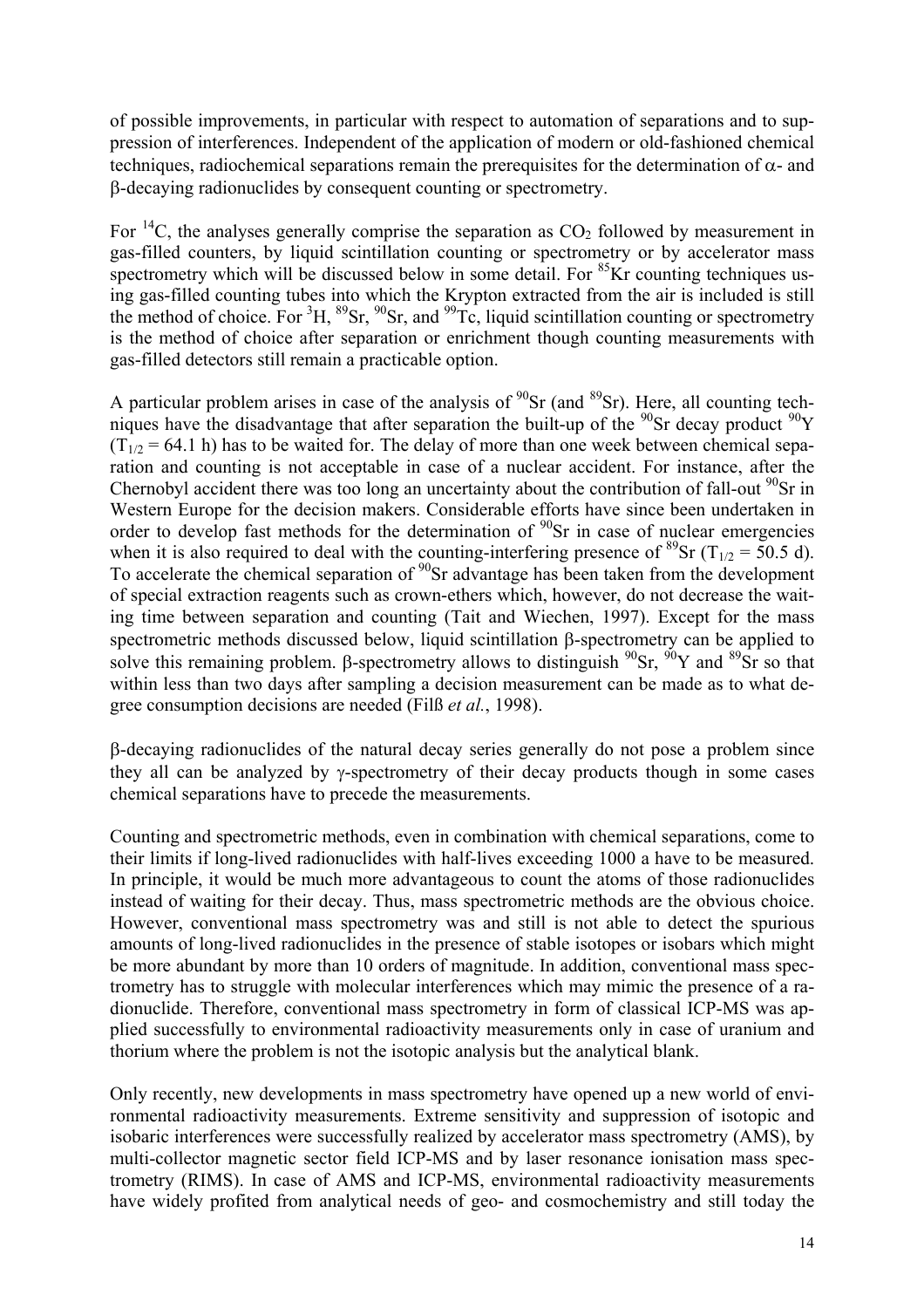analytical capabilities used in these fields of sciences are not yet fully exploited for environmental radioactivity measurements.

In accelerator mass spectrometry (AMS), the problem of isobaric, isotopic and molecular interferences can be avoided for long-lived radionuclides such as  ${}^{10}Be$ ,  ${}^{14}C$ ,  ${}^{26}Al$ ,  ${}^{36}Cl$ ,  ${}^{41}Ca$ ,  $^{53}$ Mn,  $^{59}$ Ni,  $^{60}$ Fe,  $^{90}$ Sr,  $^{99}$ Tc,  $^{129}$ I, and  $^{236}$ U. Also for AMS, the radionuclide in question has to be chemically separated with or without addition of a stable isotopic carrier and a sample for measurement has to be prepared.

The AMS measurement is then performed with a nuclear physics accelerator mostly a tandem accelerator with a few MV terminal voltage. From the sample, negative molecular or atomic ions are produced in a Cs sputter ion source. The extracted ions are analyzed by magnetic and electric deflection and injected into the accelerator where they are accelerated towards the HV terminal. At the terminal a thin gas target or a thin stripper foil transforms the negative ions into positive ones and, at the same time, destroys any molecules in the beam. The positive ions are accelerated again to ground potential. When leaving the accelerator a suitable charge state of the ions is selected and by beam-forming electric and magnetic analyzers isobaric interferences are suppressed. The high energies of the ions now allow to make use of detection methods of nuclear physics which distinguish Z and A of the detected particles. Applying time-of-flight methods and ∆E-E detectors isotopic interferences are suppressed and isotopic ratios of the radionuclide and a neighboring isotope of down to  $10^{-15}$  can be measured. For a detailed review and recent achievements see (Finkel and Suter, 1993) and the proceedings of the last AMS conference (Kutschera *et al.*, 2000).

Presently, AMS measurements are performed at a considerable number of AMS facilities all around the world. The disadvantage of AMS using huge accelerator systems decreased during recent years and dedicated smaller machines have been constructed. Just recently, an extremely small AMS machine has been developed (Suter *et al.*, 2000) so that a future of AMS as a wide-spread laboratory method comes into view.

AMS was successfully applied to the measurement of long-lived cosmogenic nuclides in terrestrial and extraterrestrial matter; see (Michel, 1999) for a review. With respect to the analysis of man-made radionuclides in the environment, its capabilities are just at the beginning to be fully exploited. For the radionuclides  ${}^{14}C$ ,  ${}^{36}C$ l, and  ${}^{129}I$ , AMS offers the possibility to investigate the long-term impact of the peaceful and military use of nuclear fission and fusion. In case of  $^{14}C$ , the activities of modern carbon can also be analyzed by low-level counting methods and the question which method is advantageous is decided by the time needed for analysis and how low  $14C/C$  ratios are to be covered. In using  $14C$  as an environmental tracer, low-level counting quickly comes to its limits and AMS is the method of choice.

It should be emphasized that AMS is also the method of choice for all the long-lived radionuclides produced as activation products at accelerators, spallation neutron sources and possible future accelerator-driven devices. In this context, also recent and ongoing measurements of long-lived activation products in materials from Hiroshima and Nagasaki have to be mentioned which are measurable by AMS with the purpose to resolve still existing discrepancies in the evaluation of the contributions of neutrons and  $\gamma$ -radiation to the exposure resulting from the explosions of nuclear weapons at Hiroshima and Nagasaki (Rühm *et al.*, 1998).

In order to cover both natural and man-made abundances of <sup>36</sup>Cl and <sup>129</sup>I only AMS is capable to cover the entire range of isotopic ratios observed in nature.  $36$ Cl showed an impressive bomb peak up to three orders of magnitude above normal, which, by now, nearly has decayed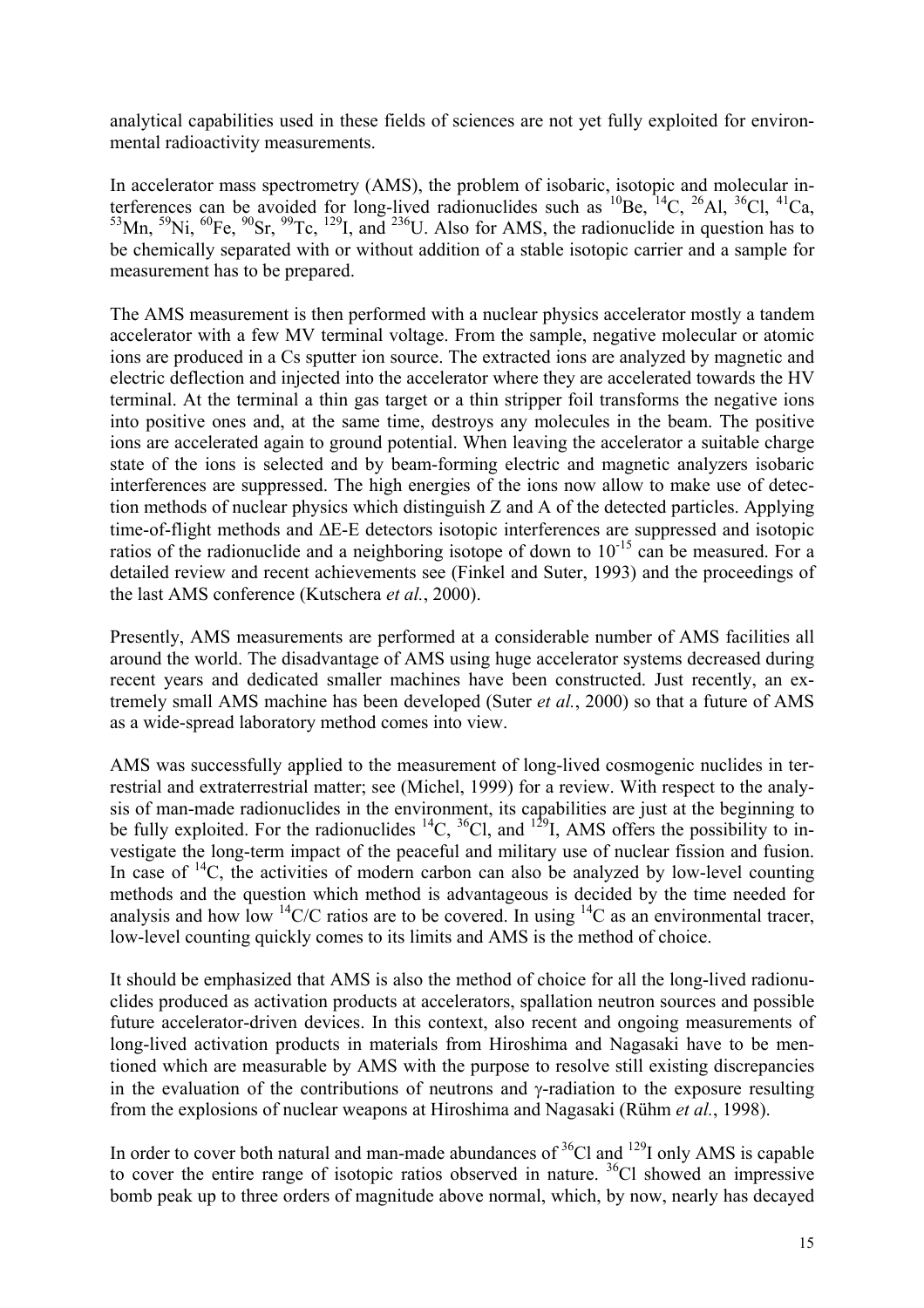to normal ratios, the bomb produced  $36$ Cl being diluted by marine Cl and washed out of the atmosphere (Synal *et al.*, 1990, 1997). Also the activities of <sup>14</sup>C which in the beginning of the sixties went up to 200 percent of the activity of modern prenuclear carbon nearly has returned to normal values, the biospheric response becoming normal on a time scale of 15 a (Levin *et al*., 1997; Nakamura et al., 1987).

The situation is more complicated for the long-lived radionuclide <sup>129</sup>I (T<sub>1/2</sub> = 15.7 Ma). Since the middle of our century the environmental levels of <sup>129</sup>I with <sup>129</sup>I/<sup>127</sup>I ratios of ~ 10<sup>-12</sup> have been dramatically changed as a consequence of the civil and military use of nuclear fission; see Schmidt *et al.* (1998) for a review. From the radioecological point of view, our knowledge about  $129$ I in the environment is still marginal. In 1962, radiochemical neutron activation analysis (RNAA) became available as a first analytical method to determine  $^{129}$ I in environmental samples (Studier *et al*., 1962). Manifold analyses demonstrated the extreme changes as a consequence of atmospheric weapon tests and even more pronounced due to releases from reprocessing plants. But, as discussed by Schmidt *et al*. (1998) in detail, RNAA is only capable of measuring  $^{129}I/^{127}I$  ratios above  $10^{-10}$  and the natural abundances and their transition to modern high contamination levels could not be quantified. Only by accelerator mass spectrometry it became possible to determine all  $^{129}I^{127}I$  ratios occurring in nature.

Moreover, many of the early analyses suffered from methodological deficits such as missing blank analyses and quality control. Although the number of <sup>129</sup>I investigations increased dramatically in recent years, the radioecology of  $^{129}$ I is still insufficiently known. We therefore started a systematic investigation to establish reliable analytical for  $^{129}$ I and  $^{127}$ I analysis in various environmental materials and to close some gaps in our knowledge about the environmental abundances of <sup>129</sup>I, about its radioecological behavior and to exploit the potential of  $129$ I for the retrospective dosimetry of  $131$ I exposure after a nuclear accident such as the Chernobyl accident protocols (Schmidt *et al.*, 1998; Szidat *et al.*, 1999, 2000a, 2000b).

The results demonstrate that the natural abundances of  $129$ I have been sustainably changed and that there is a continuing increase of anthropogenic  $^{129}$ I in the pedosphere and the terrestrial biosphere in Europe. Though the environmental <sup>129</sup>I levels are not of radiological concern at present, the future development should be carefully monitored. Generally,  $^{129}I$ , together with  $^{14}$ C and  $^{36}$ Cl, can be regarded as excellent tools to quantify the long-term impact of nuclear power onto the environment.

It has to be mentioned that in situations with high  $^{129}$ I releases also simpler methods as AMS and RNAA can be sufficiently sensitive to determine environmental  $^{129}I$  abundances. So, Frechou *et al*. (2000) demonstrated that direct γ-X spectrometric measurements are possible *e.g.* in the vicinity of the La Hague reprocessing plant. These authors also developed new biospheric reference materials for the determination of  $^{129}I$  and validated it using as three independent methods direct γ-X spectrometric measurements, RNAA and AMS. Tait *et al*. (2000) showed that also fast chemical separations with subsequent γ-spectrometric measurements by low-energy Ge-detectors can be sufficiently sensitive to reach the required detection limits for the surveillance of radioactive waste depositories in case of accidental releases.

The second new-frontier mass spectrometric method for environmental radioactivity measurements is ICP-MS. It has been successfully used for many years for trace element analysis. Also for ICP-MS, radiochemical separations have to be applied to avoid elemental interferences and a careful control respectively determination of the chemical yield is necessary. The sensitivity is in the fg-range, but molecular, isobaric and isotopic interferences remained crucial. Recently, however, ICP-MS got a new quality which probably will have great impact on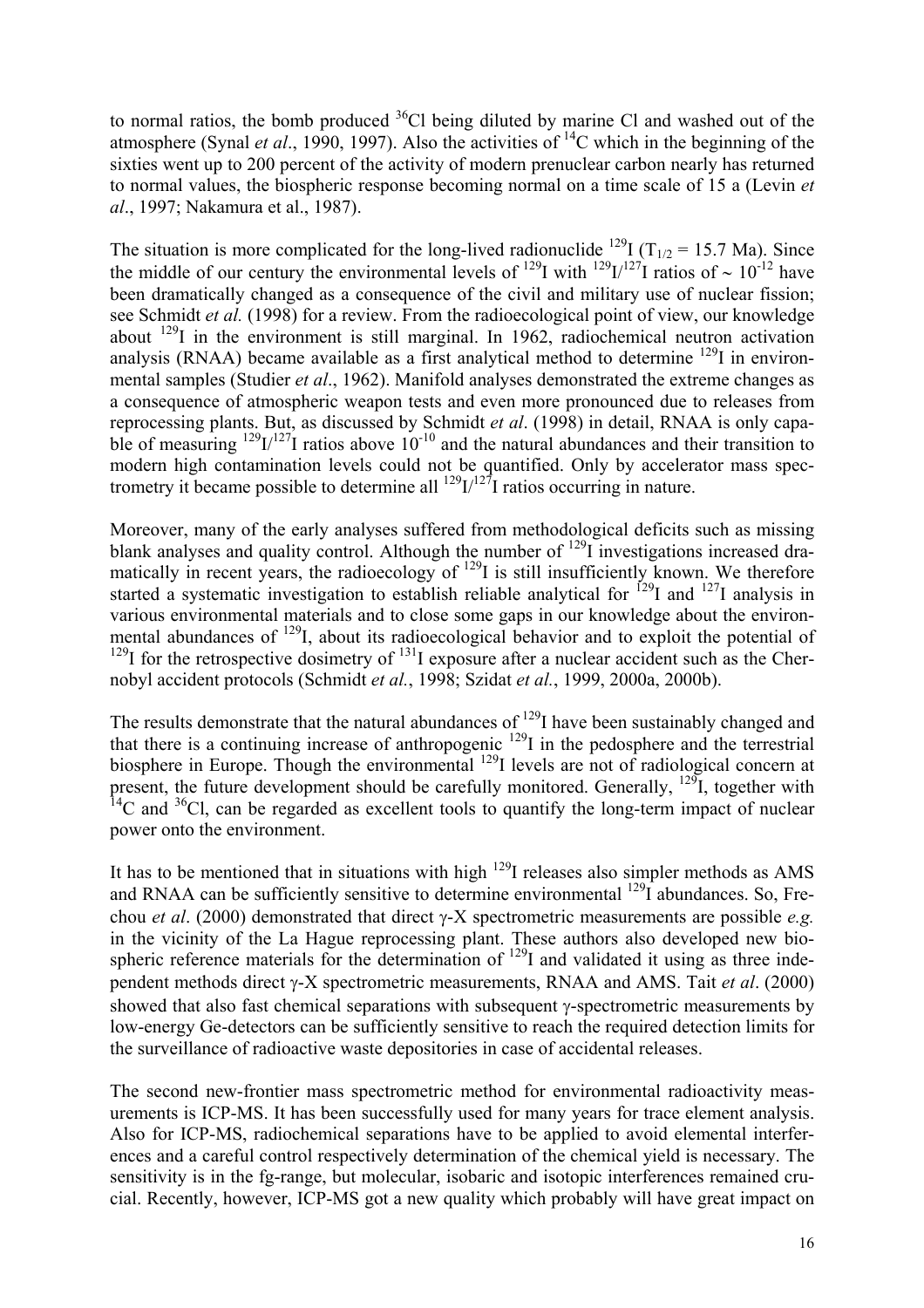environmental radioactivity measurements. With ICP coupled to magnetic-sector-field multiple-collector mass spectrometry, e.g. (Halliday *et al*., 1995), the problems of classical ICP-MS were widely overcome and, at the same time, the sensitivity was significantly improved. In geo- and cosmochemistry, this allowed to exploit radioactive disequilibria for dating purposes with an unprecedented accuracy (Halliday *et al*., 1998). Disequilbrium dating using the uranium and thorium decay series, e.g. (Stirling *et al*., 2000), are closely related to environmental radioactivity measurements and the potential of the new technique for environmental radioactivity measurements is striking. It was successfully applied to distinguish the remainders of depleted uranium ammunition in the presence of omnipresent natural uranium (UNEP, 2000). Generally, it can be applied to high precision actinide isotopic analyses and measurements of transuranium elements, as e.g. plutonium in materials with extreme Pu/U ratios below 10<sup>-14</sup>, are essential for migration studies and for proliferation control. Measurements by the new ICP-MS techniques also will strongly facilitate comprehensive surveillance of longlived radionuclides from the natural decay series in water and foodstuffs with the purpose of a better understanding of the pathways of the heavy radioelements to man and of the resulting radiation exposure. The new ICP-MS technique has, moreover, a large potential for automation by direct coupling of the analytical detection system with the radiochemical separation using capillary electrophoresis, ionic chromatography, HPLC.

In view of the trend to use mass spectrometric methods in environmental radioactivity measurements resonance ionisation mass spectrometry (RIMS) has to be mentioned as a third outstanding development. For this method the carrier-free element is chemically separated and measured by a RIMS set-up in which a time-of-flight mass spectrometer is fed by ions from a laser ion source. The suppression of undesired particles in the mass spectrometer is achieved by ionizing only atoms of the desired element respectively isotope by multiple-resonant laser excitation and ionisation. The new method has an extremely high element sensitivity and is well suited for trace analysis of long-lived radionuclides in environmental, biological and technical samples. It has the same superiority compared to counting measurements as discussed above for AMS and ICP-MS.

RIMS has been successfully used to analyze  ${}^{41}Ca$ ,  ${}^{89}Sr$ ,  ${}^{99}Sr$ ,  ${}^{99}Te$ , and Pu-isotopes at environmental abundances and it is applicable also for the analysis of Cm, Bk and Cf (Wendt *et al.*, 1997a, 1997b, 1999; Erdmann *et al.*, 1997; Eichler *et al.*, 1997; Müller *et al.*, 2000; Passler *et al.*, 1997). A special advantage of RIMS of plutonium isotopes is that the isotopic composition of all isotopes can be determined with an unprecedented accuracy with detection limits down to  $10^6$  atoms per sample.

# **4 Quality: Not just a Matter of Taste**

It cannot be taken for granted that every measurement result has high quality and is reliable. A permanent struggle for precision and accuracy is characteristic for any experimental research. But, erroneous, low-quality, false or even falsified data do exist and wrong interpretation of even reliable results adds to confusion in scientific and public discussions. In view of the severe impact of environmental radioactivity data on the public opinion and on society in general, proof of quality and reliability is a most important issue and a basic requirement for measurements of environmental radioactivity. This requires a sophisticated system of quality assurance and control which shall shortly be discussed here.

A first requirement is that the purpose of a measurement and thereby the measurand are unambiguously defined. It is a difference whether the measurand is the activity concentration of particular sample or whether it is the activity concentration of a particular environmental material. While in the first case the measurand can be assumed to be well defined in the second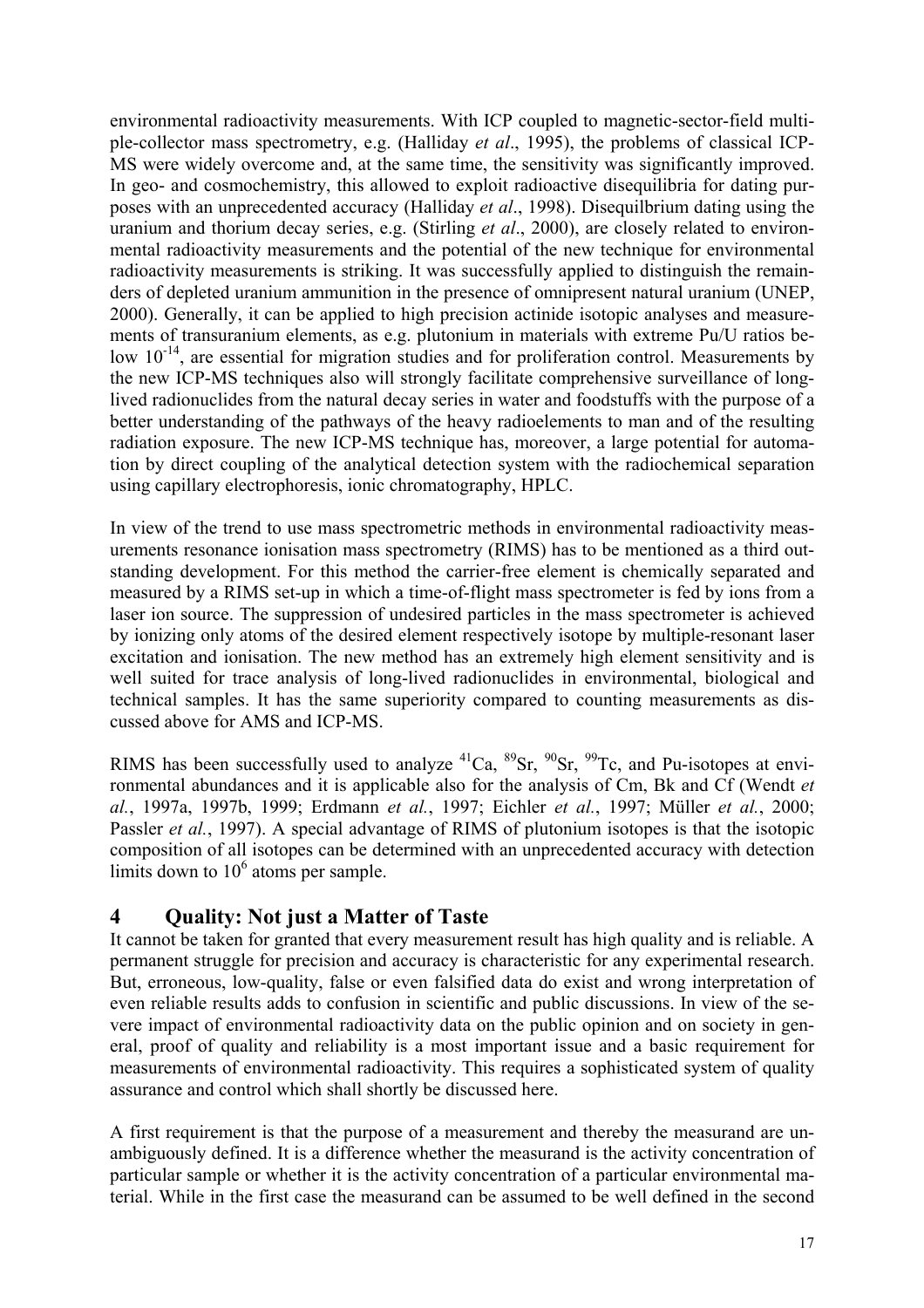case the question whether a sample or a set of sample is representative for the material in question is a difficult problem and usually the measurand in this case is not well defined.

The quality of a measurement starts with sampling strategy, sampling methods and their documentation. The choice of the measurand and the sampling strategy are influenced by the purpose of the measurements, see Gilbert (1987) for some discussion of the general problems of sampling. It can even be the case that it is not possible to define the measurand exactly and that only distributions of results of measurements can be used to attack the problem in question. As an example, the frequently observed log-normal distribution of activity concentrations in environmental materials must not necessarily be a consequence of unreliable measurements. It represents in the optimum case of reliable measurements of individual samples the distribution of the true values of the measurands in the samples of an environmental compartment. This effect is *e.g.* caused by input and output probabilities for a compartment which are linearly normal distributed. On the other hand, such a distribution can be caused by insufficient control of analytical blanks and by systematic influences on the measurements which are not properly corrected for. Therefore, to judge about the question whether a distribution of results is an experimental artifact or whether it represents the natural conditions can only be decided by a thorough investigation and determination of the uncertainties of the measurement.

With the ISO Guide for the Expression of Uncertainty in Measurement (ISO, 1995) an internationally accepted unified approach to the determination of experimental uncertainties does exist. In contrast to still frequent practice it requires to take into consideration all sources of uncertainty. In particular, it distinguishes between Type A and Type B uncertainties. Type A uncertainties are those which can be evaluated by the experimentalist by repeated or counting measurements and which can be expressed as standard deviations. Type B uncertainties are those which cannot be evaluated by the experimentalist himself but which he can obtain them only from other sources. Type B uncertainties are, for instance, reported in literature or stated in certificates, *e.g.* for calibration standards and nuclear decay data used. While Type A uncertainties can nicely be evaluated by conventional statistics, Type B ones cannot. Using, however, Bayesian statistics also Type B uncertainties can be expressed as standard deviations and can be propagated to combined standard uncertainties associated with a measurement result as the best estimate of the true value of the measurand (Weise and Wöger, 1993, 1999). In this case, also a probability distribution for the true value of the measurand can be given which makes use of any existing information and which can be improved if further information emerges. It is a *conditio sine qua non* that for any measurement an analysis of the experimental uncertainties has to be performed. A result without a statement of the combined standard uncertainty associated with it and with a list of all considered sources of uncertainties is no result and worthless. Considering, however, the determination of the human internal radiation exposure there are still some unresolved issues since there are no uncertainties of dose factors available. Here further investigations are urgently needed.

If experimental uncertainties are known according to the ISO Guide also the problem of an unambiguous definition of decision thresholds, detection limits and limits of the confidence interval (named characteristic limits in short) can be made (Weise, 1998). In an upcoming ISO standard (ISO, 2000a) the determination of characteristic limits will be internationally laid down. A national German standard on this issue is already published (DIN, 2000).

The approach to the determination of characteristic limits is general as the approach for the evaluation of uncertainties. It does not only apply to radioactivity measurements but can easily extended to any analytical measurement where a measurand of quantity in a sample has to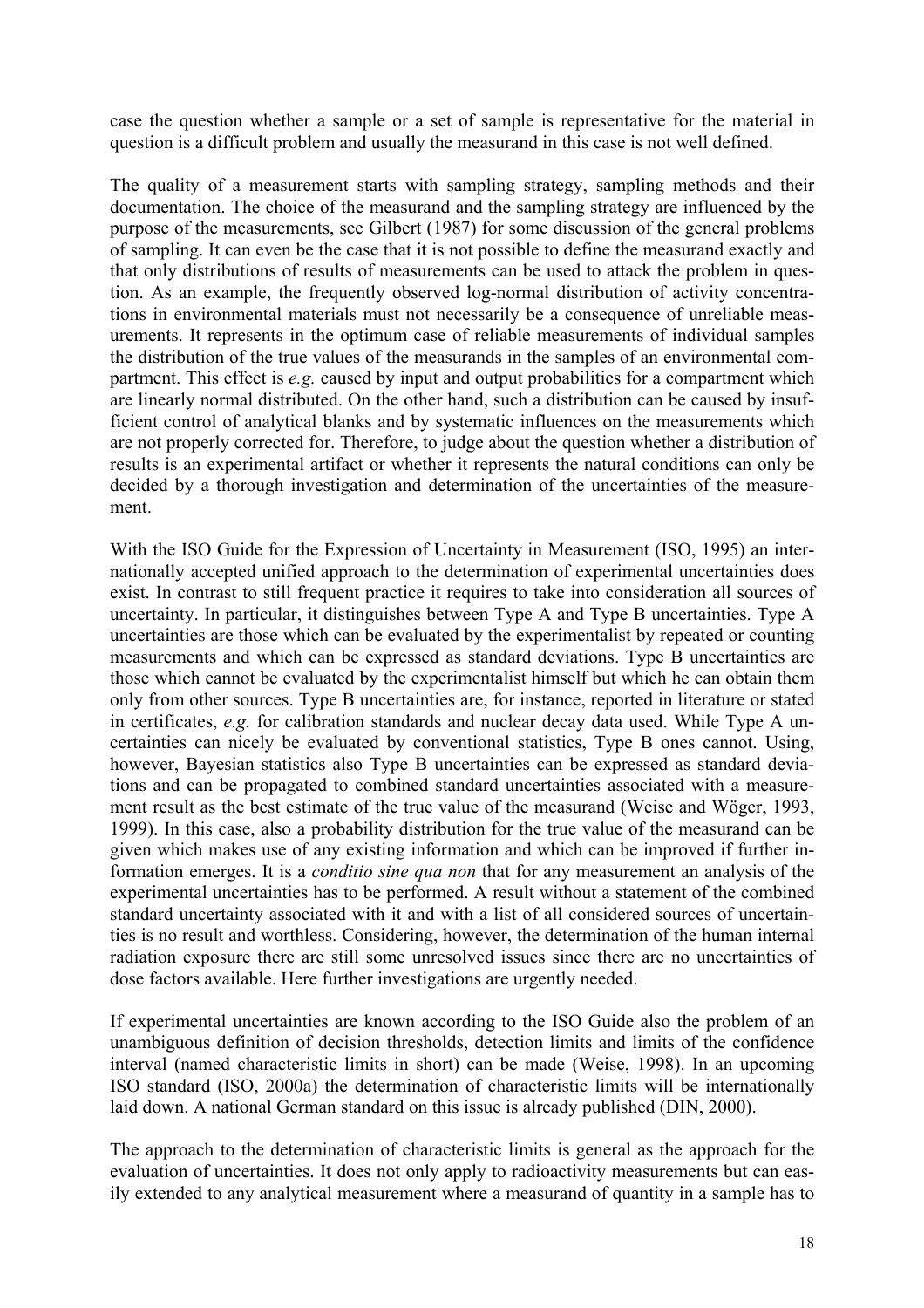be measured against a background or blank of the general environment (Michel, 2000). The determination of a net concentration of a chemical element against the analytical blank is an example here.

Generally, the determination of characteristic limits according to the cited standards is straight forward and only in some cases as in γ-spectrometry some more sophisticated mathematical methods have to be applied (Weise and Michel, 1995).

The commitment to a unified approach for the determination of characteristic limits is also of another practical importance. Since required detection limits are used in many countries to specify requirements for methods used for environmental radioactivity measurements, an unambiguous definition of detection limits is necessary. The reporting levels used by the European Union (European Commission, 1996b) in practice have the character of required detection limits since results of measurements are discarded for which the detection limit is not below the reporting level. There is, however, some confusion that the respective report uses the term detection limit but it does not specify how the detection limits have to be calculated and does not give the probabilities of the errors of  $1<sup>st</sup>$  and  $2<sup>nd</sup>$  kind on which the detection limit has to be based. It becomes even worse if one takes the example of the Annex of the EU Drinking Water Guideline (European Commission, 1998, 2000b) where "*required detection limits*" are given for radioactivity measurements. Again there is no meaningful specification of the definition of detection limits and with regard to other analytical investigations of the water even contradictory statements are made. Also in the general scientific literature widely inadequate use is made of characteristic limits and insufficient information is frequently given about the conditions under which these limits were determined. Therefore, a standardized use of characteristic limits is urgently needed as a part of setting unified requirement for measurements and for an unambiguous report of such limits for a measurement. With the upcoming ISO 11929-7 (ISO, 2000a) or with DIN 25482-10 (DIN, 2000) such a standardized approach is possible and a requirement for any measurement of environmental radioactivity.

An experimental and analytical problem generally arises from the fact that environmental radioactivity has always to be measured against an environmental background and/or an analytical blank. While it is standard practice to correct for counting or spectrometric background in the measurements themselves, the interference by analytical blanks is frequently still neglected. One can make the statement that any measurement claiming an enhanced abundance of a radionuclide or element in a sample is worthless if no information on the analytical and/or environmental blank is given. Though the use of clean rooms and high-purity reagents may considerably reduce analytical blanks the demand is with the experimentalist to demonstrate and to report in a traceable form the actual blanks. An impressive example for blank problems is a recent round robin exercise for the determination of  $129$ I in environmental materials (Roberts *et al.*, 1997, 2000). While the measurements of <sup>129</sup>I in readily prepared AgI samples by AMS proved to agree within reasonable limits, the results for the entire analysis of  $129$ I in environmental samples scattered by orders of magnitude. This disagreement could be pinpointed to result from differences in the analytical blanks of the various laboratories. For  $129$ I and  $36$ Cl differences of orders of magnitude in the analytical blanks can easily occur, see *e.g.* (Schmidt *et al.*, 1998) and only repeated and consequent blank analyses can provide a basis for accurate results.

A general guaranty for accuracy can, however, not be given. To demonstrate accuracy and reliability, repeated analyses of reference materials and frequent participation in round robin exercises or interlaboratory comparisons are essential. Large efforts have been undertaken to establish reference materials. However, in spite of the intensive work done for instance by the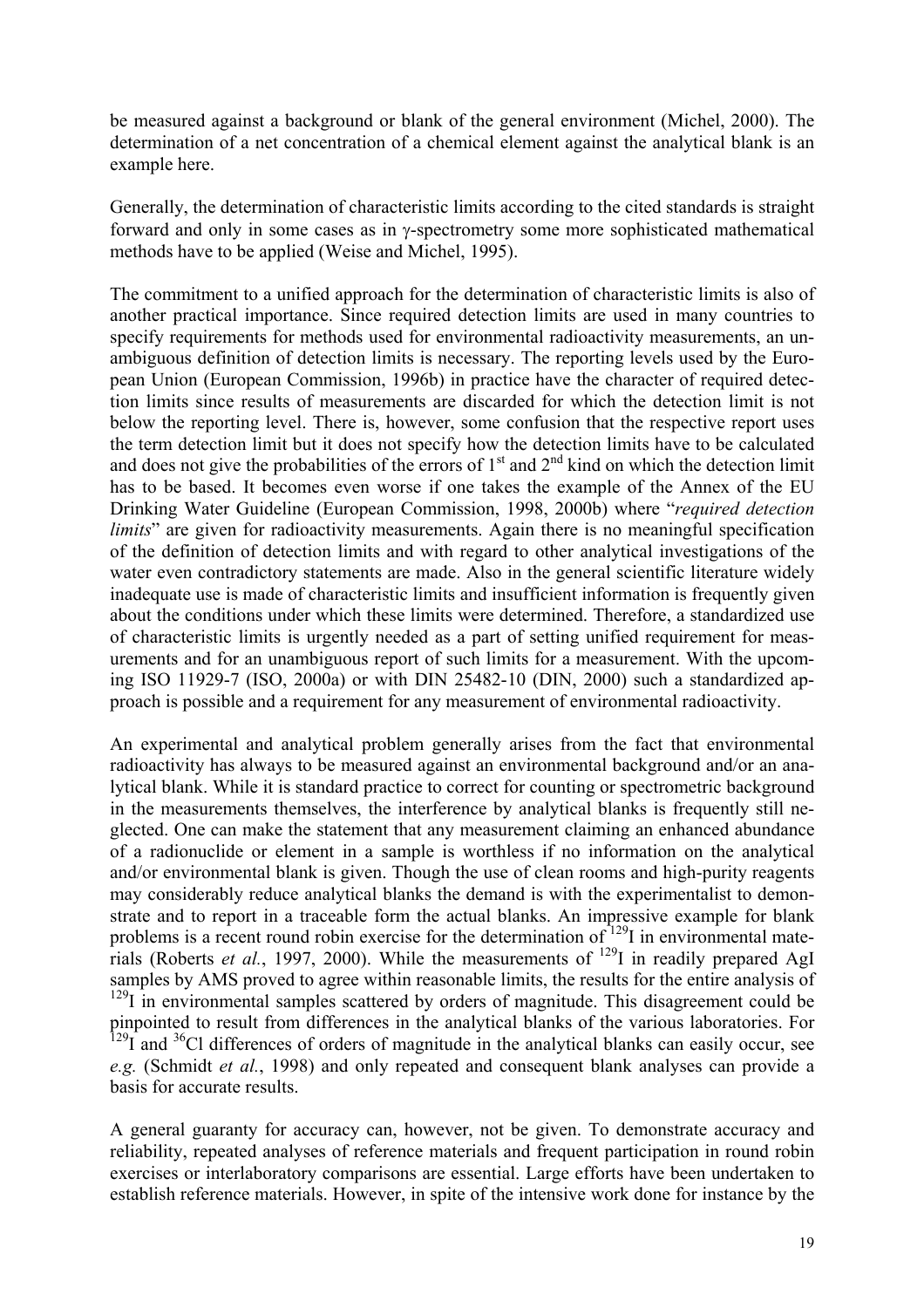IAEA and many national or other international institutions, for many materials reference materials are still lacking and the further development of new materials can only be highly encouraged.

In view of the general globalization process, which affects also the discussions of environmental radioactivity, interlaboratory exercises on an international level have to be preferred to national ones. It is, however, important that the same standardized and evaluated methods are used for the analyses of samples from such exercises and for normal ones of the daily work in order to assure that the same claim of accuracy can be made for all results obtained by a laboratory. In this context, quality assurance and control on the basis of national and preferably of international standards becomes essential. Only by use of strict analytical protocols and completely traceable performance of measurements it is probable to guarantee quality.

Evaluated procedures for measurements of environmental radioactivity do exist in many countries (AFNOR, 2000; AKU, 1999; BMU, 1998; DoE, 1979), but only few of them are standardized on a national or international level. Thus, ISO TC 85 SC 2 has set the goal of establishing such standards in the future and work has begun to develop respective standards starting with the measurements of radionuclides in soil (ISO, 2000b). This standard will not only deal with the radiochemical and analytical aspects of soils, but also with sampling strategies and methods which just recently have been investigated by international collaborations (Anonymous, 2001). It will still take some time until internationally accepted standardized procedures will be available. But, such standards are urgently needed to qualify and certify laboratories performing measurements of environmental radioactivity.

It is a general trend here that certification of laboratories will be required in the future if measurements are performed on a commercial basis or if legally required measurements have to be performed. Peer review of scientific investigations and publications has strictly to investigate whether adequate measures of quality assurance and control have been taken if no certification for a research group does exist. But, even with all possible measures of quality assurance and control, the struggle for accuracy and reliability will never end.

As a further point with respect to quality it has to be emphasized that any judgment about anomalous conditions, i.e. enhanced radioactivity in the environment, requires as a basis detailed knowledge about what is normal. This knowledge is not always available. As an example, the existing data about naturally occurring radionuclides in many cases are strongly biased due to the fact that samples were taken more frequently in regions where geologically enhanced radioactivity was expected. There is a considerable lack of data in geologic lowactivity areas for nearly all environmental materials. This lack of knowledge and the consequent bias makes reasonable judgement about NORM and its influences on the human radiation exposure severely difficult.

Finally, the documentation of the results is an important facet of the quality of a measurement. It is, moreover, a basic requirement for traceability of a result. It has to be as complete as possible describing the sampling aspects, the analytical methods, the measures of quality assurance and control used, the standards on which the result is based and all information including the nuclear data used for evaluation. It has to state the result and its combined standard uncertainty, the characteristic limits and the way they are computed including the assumed probabilities of the errors of the  $1<sup>st</sup>$  and  $2<sup>nd</sup>$  kind and the probability considered for calculating the confidence limits. The results of blank analyses and of reference materials also have to be included into the documentation.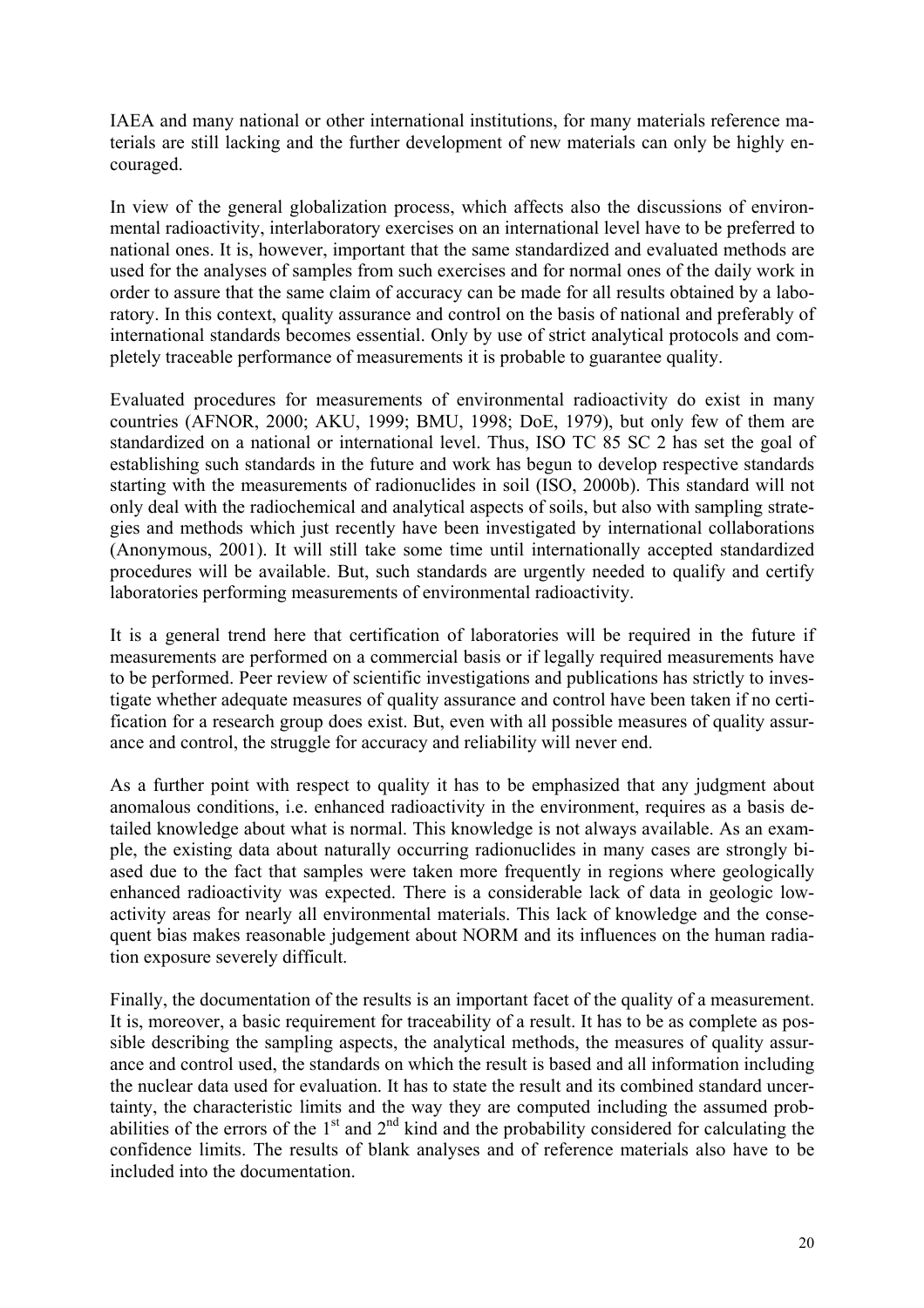Given the enormous number of measurements of environmental radioactivity all over the world, adequate documentation becomes a major problem if just printing media are considered because of the tremendous amount of information needed to judge about a measurement result. Here, new methods of electronic documentation and publication are urgently needed to inform the scientific world as well as the general public.

# **5 Environmental Radioactivity and the Public**

In the public perception, radioactivity, in general, and radioactivity in the environment, in particular, is directly connected with the risk of stochastic effects of ionizing radiation and discussed with emotion and belief rather than rationally. Without discussing the reasons for the irrational public perceptions of risk and radioactivity (Pretre, 1992, 2000), any attempt must be undertaken to rationalize the way societies treat these issues. The complexity of this problem is that it contains a sequence of questions which only partially can be solved by the methods of natural sciences. It starts with the question: What can we know about the abundances of radionuclides in the different environmental materials and what is the resulting radiation exposure? It continues with: What is the risk associated with this radiation exposure? and it ends with the questions: Is the risk acceptable for society, for the groups at risk and for the individual? and What shall society and the individual do?

When dealing with these complex issues in the public, measurements of environmental radioactivity provide the fundamental data, on which the evaluation of the resulting radiation exposure is based. Therefore, these data must be of outstanding quality and beyond any doubt because, otherwise, there is no scientific basis for any subsequent public discussion. The fact, that the determination of the risks associated with an exposure is not finally settled adds already enough confusion to the public discussion. Still existing lack of knowledge about the induction and mechanisms of stochastic effects and the fact that the risks of radiation exposure have to be evaluated on the basis of incomplete information as *e.g.* the future frequency of cancer and leukemia in the still living survivors of the Hiroshima and Nagasaki explosions (Nagataki, 2000).

To improve the present unsatisfactory situation it will not be sufficient to keep the knowledge of the abundances of radionuclides in the environment and of the resulting exposure in the scientific community. All existing information must be broadly disseminated and has to be freely and easily available in forms which are understandable for the individual target groups which cover, besides scientists, governments, regulators bodies, politicians and decision makers, media, environmental activists, political parties and the silent majority of the population.

The present habits of publishing only in scientific journals and of preparing excellent national and international reports on these issues are not enough. They must be accompanied by availability of all required information in the electronic media with complete transparency. To this end a hierarchy of informative systems has to be established nationally and internationally which can be realized by the use of the internet. The hierarchical structure will result from the degree of in-depth information expected by the respective user group. It must range from a level of general information to the possibility of accessing the real data. Such a system has to take special care of the needs of children in schools and students in academic education. While present days adults widely are influenced by opinions and beliefs resulting from the threads of the cold war, more rational perception of radioactivity and radiation exposure will widely rely whether respective information can be disseminated to young people.

In public discussions of an actual problem one has to accept that measurements of the really existing radionuclide concentrations will be required even if those concentrations are beyond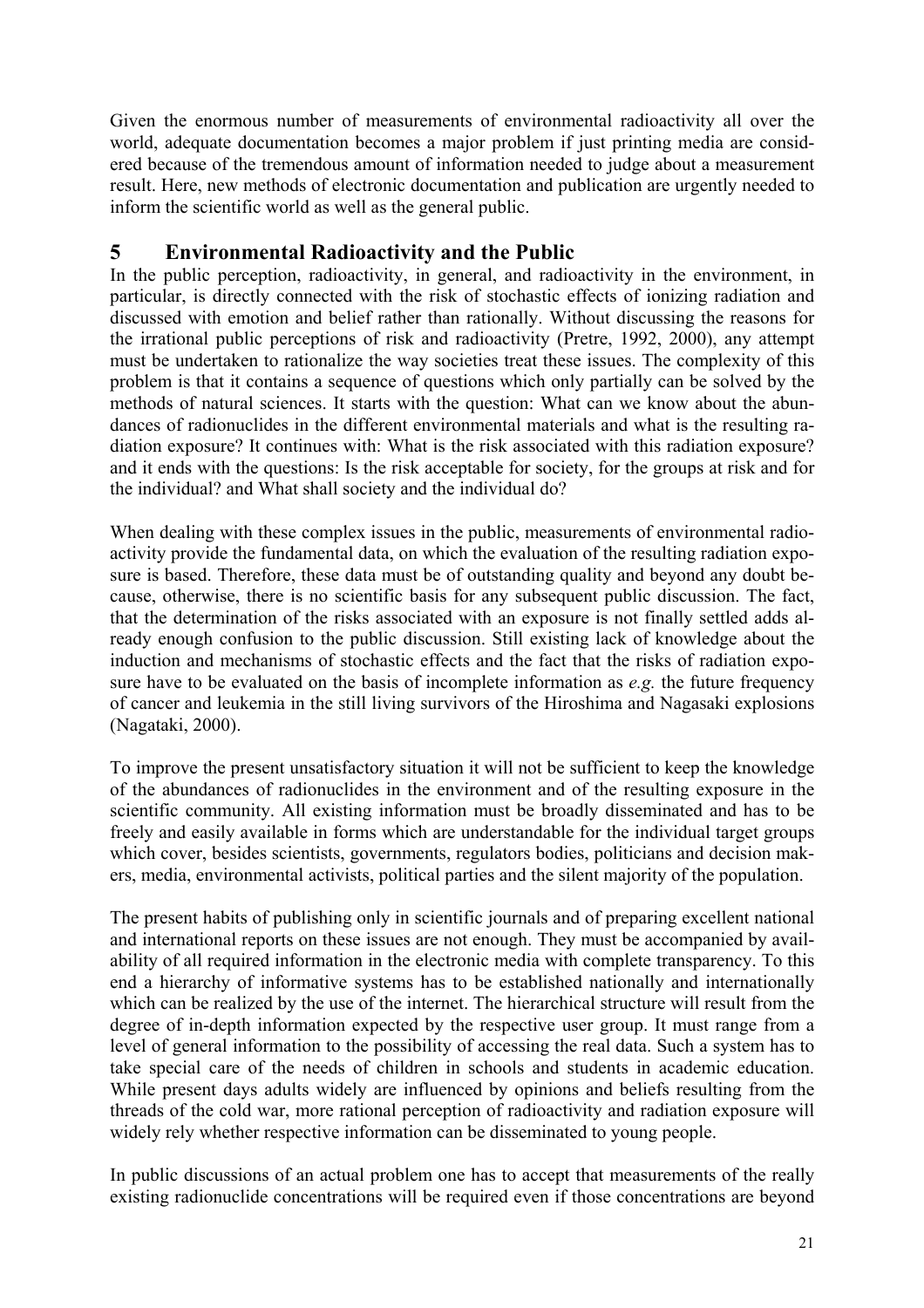any radiological relevance. It has, however, to be made clear to the public, that the timeliness of respective results cannot be always guaranteed since such measurements occur on timescales which may by long compared to those of discussions in a society. The invention of such in-depth measurements in the coarse network used by the EU in surveillance of environmental radioactivity (European Commission, 1996b) is a good example for what has to be done if an actual issue is in the public discussion. Moreover, the results obtained by the Nord-Cotentin Radioecology Group (1999, 2000) in the discussion of the exposure and the induced risk from the emissions from the La Hague reprocessing plant are an outstanding example here.

Another problem arises from the way actual exposures are evaluated and presented to the public. The evaluation of the human exposure is the ultimate goal of environmental radioactivity measurement. The EURATOM basic safety guidelines (European Commission, 1996a) require the surveillance of the human radiation exposure, in general, and the detailed evaluation for groups with elevated exposure. They further demand that the exposure has to be determined as realistic as possible. There is, however, a wide-spread confusion due to the fact that conservative approaches are frequently used to model exposures the results of which may exceed a realistic exposure estimate by orders of magnitude. While these conservative approaches are fully acceptable and justified for planning purposes they must not be used to estimate the actual exposure in a given situation where measured data exist and more reliable and realistic dose estimates can be made. In the future information policy clear distinctions between these case of exposure estimates have to be made.

Finally, an important issue for the public discussion is the consistent treatment of exposures due to natural and man-made radioactivity. There is a discrepancy between the perception of the large variability of the natural radiation exposure, on the one hand, and of the usually very small contributions of man-made radionuclides, on the other. Even in accidental situations or large scale contaminations such discrepant judgements can be observed. On the basis of the requirements of *e.g.* the EURATOM basic safety standards (European Commission, 1996a) and of an increasing awareness of the scientific and regulatory communities it will be an important issue for future considerations to struggle for a consistent system of radiation protection when dealing with natural and man-made radioactivity.

# **6 Future Trends and New Frontiers**

Summarizing, future trends of measuring environmental radioactivity can be recognized with respect to the development of the measurements themselves and of the analytical practices, with respect to their fields of applications and with respect to the dissemination of the results.

In parallel to the further refinement of existing methods of nuclear radiation spectrometry, the future developments will comprise increasing applications of mass spectrometric measurements The analytical techniques will be further improved by especially tailored chemical reagents for extraction of radionuclides from environmental materials and by the development of automated chemical systems for separation of a large number of radionuclides from one sample. Finally, the laboratory practice will be dominated in the future by systems of quality assurance and control. Certification of laboratories and complete traceability of the results will be state-of-the-art without which no measurements will be acceptable.

The purposes of environmental radioactivity measurements will improve from documentation of man-made changes of the environment to measurements dedicated to the achievement of a sustainable development. This requires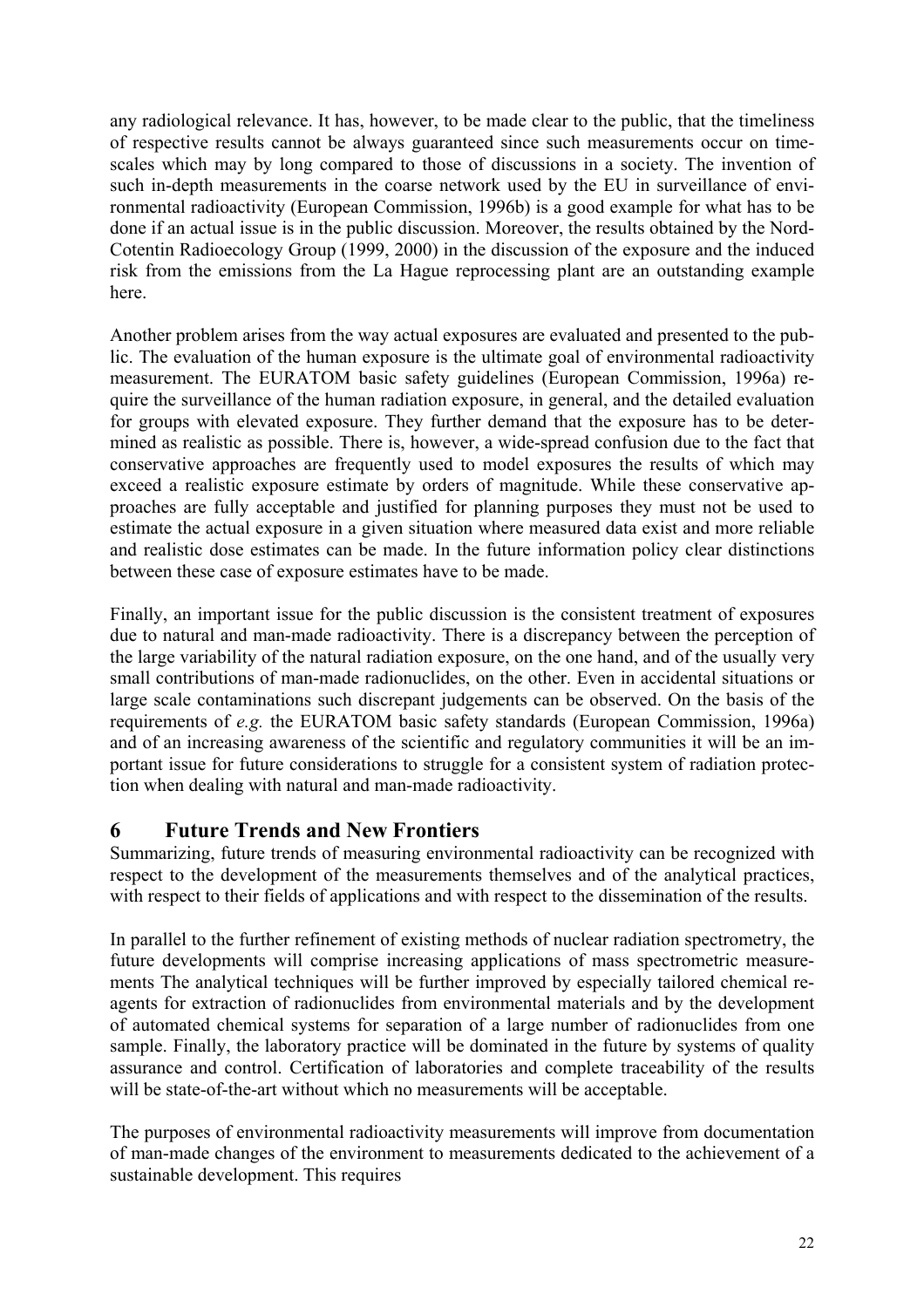- surveillance of (further minimized) emissions from nuclear installation with the goal of to attain negligible emissions,
- guidance of measures for remediation of contaminated territories and sites and for a safe disposal of radioactive waste, and
- quantification of the long-term impact of man on the radiation exposure of man and other parts of the biosphere in addition to the evaluation of the short-term impact of man.

Moreover, there will be an increasing importance of measuring natural radioactivity and potentially enhanced exposures to these nuclides from non-nuclear technologies. Finally, measurements of environmental radioactivity will be increasingly used to exploit the information about environmental processes in which long-lived radionuclides act as tracers and document both natural and man-made environmental change.

Last but not least, the future will see a widely changed attitude with respect to the dissemination of the results and the information of the public which besides quality of the measurement results is the key issue for a rational perception of environmental radioactivity in society.

#### **References**

- Anonymous (2001) Comparative Evaluation of European Methods for Sampling and Sample Preparation of Soils, Special issue of The Science of the Total Environment, **264**, Nos. 1-2, 2001.
- AFNOR (2000) French Standards in connection with measurements of environmental radioactivity; air: NF N° 60-312, 60-760 to 60-770, 13466; water: NF N° 60-802; soil: NF N° 60790-1 to 60790-8; bioindicators: NF  $N^{\circ}$  60780-1 to 60780-8, AFNOR, Paris.
- AKU (1999) Recommendations for the surveillance of environmental radioactivity (in German), Loseblattsammlung des Arbeitskreise Umweltüberwachung (AKU) des Fachverbandes für Strahlenschutz e.V., November 1999, Winter M., Narrog J., Kukl W., Vilgis M. (eds.) ISSN 1013-4506
- DoE (1979) EML Procedure Manual (previously HASL-Manual), Harley J.H. (ed.) Environmental Measurement Laboratory, U.S. DoE, New York, August 1979.
- Beer J., Blinov A., Finkel R.C., Hofmann H.J., Lehmann B., Oeschger H., Sigg A., Schwander J., Staffelbach T., Stauffer B., Suter M., Wölfli W. (1990) Use of  $^{10}$ Be in polar ice to trace the 11-year cycle of solar activity, Nature, 3**47**, 164 - 166.
- Beutier D., Dellero N., Pradel J., Comparing the dose contributions from man made and from natural radioactivity, IRPA-10,  $10<sup>th</sup>$  Int. Conf. of the International Radiation Protection Association, Hiroshima, May 14-19, 2000, P-4b-239.
- Bittner S., Edelhäuser H.G. (1999) Duties of the Federal Ministry of Environment, Nature Conservation and Nuclear Safety in the Event of a Nuclear Accident, Kerntechnik, **64**, No. 3, 118 - 123.
- BMU (1986) The Federal Minister for the Environment, Nature Conservation and Nuclear Safety, Act on the precautonary protection of the population against radiation exposure (Precautionary Radiological Protection Act- StrVG) vom 19. Dez. 1986, BGBL. 1986, Part I, p. 2610.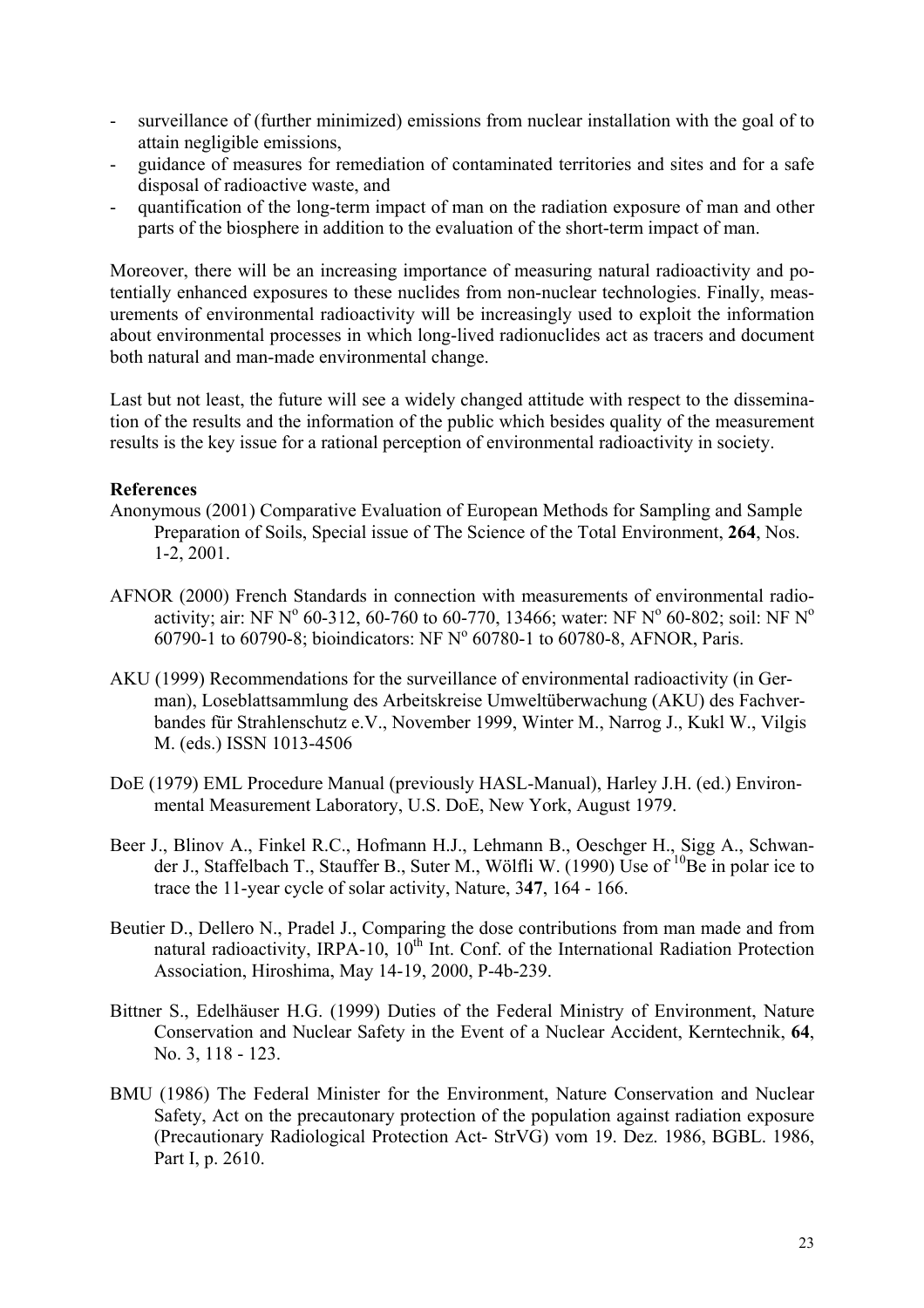- BMU (1995a) The Federal Minister for the Environment, Nature Conservation and Nuclear Safety, Directive of 11 April 1995 on monitoring of environmental radioactivity referred to in StrVG, part II: Measuring programme in accidental situations, GMBI. 46, No 14 p. 261.
- BMU (1995b) The Federal Minister for the Environment, Nature Conservation and Nuclear Safety, General administrative provision of 27 September 1995 for the Integrated Measuring and Information System referred to in StrVG (AVV-IMIS), Bundesanzeiger 47, No 200 a, p. 3.
- BMU (1997) The Federal Minister for the Environment, Nature Conservation and Nuclear Safety, Directive of 27 November 1997 on monitoring radioactive effluents and environmental radioactivity caused by mining activities (REI Bergbau), BMU letter RS II 7- 15013/5-.
- BMU (1998) The Federal Minister for the Environment, Nature Conservation and Nuclear Safety, Measuring instructions for the monitoring of environmental radioactivity and of radioactive effluents from nuclear plants (in German), Gustav Fischer Verlag, Stuttgart, Jena, Lübeck, Ulm, 1998.
- BMU (1999) The Federal Minister for the Environment, Nature Conservation and Nuclear Safety, Basis for the assessment of radiation exposure due to environmental radioactivity caused by mining activities (Assessments - Bergbau), version 30 July 1999; Basis for the assessment of radiation exposure due to radon and its short-lived decay products inhalation caused by mining activities (Assessments - Bergbau: Part Radon), version 30 July 1999.
- Bowman C.D., E.D. Arthur, P.W. Lisowski, G.P. Lawrence, R.J. Jensen, J.L. Anderson, B. Blind, M. Cappiello, J.W. Davidson, T.R. England, L.N. Engel, R.C. Haight, H.G. Highes, J.R. Ireland, R.A. Krakowski, R.J. LaBauve, B.C. Letellier, R.T. Perry, G.J. Russell, K.P. Staudhammer, G. Versamis, W.B. Wilson (1992) Nuclear energy generation and waste transmutation using an accelerator-driven intense thermal neutron source, Nucl. Instr. Meth. Phys. Res. A, **320**, 336 - 367.
- Carminati F., R. Klapisch, J.P. Revol, Ch. Roche, J.A. Rubio and C. Rubbia (1993) An Energy Amplifier for Cleaner and Inexhaustible Nuclear Energy Production Driven by a Particle Beam Accelerator, CERN/AT/93-47(ET).
- Cook G.D., Harkness D.D., Mackenzie A.B., Miller B.F., Scott E.M. (eds.)Proc. Int. Conf. on Advances in Liquid Scintillation Spectrometry 1994, Glasgow, Scotland, August 8 - 12, 1994, Radiocarbon, Univ. of Arizona, Tucson, USA, 1996.
- Debertin K., Helmer R.G. (1988) Gamma- and X-spectrometry with semiconductor detectors, North Holland, Amsterdam, Oxford, New York, Tokyo.
- DIN (2000) DIN 25482-10, Nachweisgrenze und Erkennungsgrenze bei Kernstrahlungsmessungen; Allgemeine Anwendungen, Beuth Verlag Berlin, 2000.
- Eichler B., Hübener S., Erdmann N., Eberhardt K., Herrmann G., Köhler S., Trautmann N., Passler G., Urban F.-J. (1997) An atomic beam source for actinide elements: concept and realization, Radiochimica Acta, **79**, 221 - 233.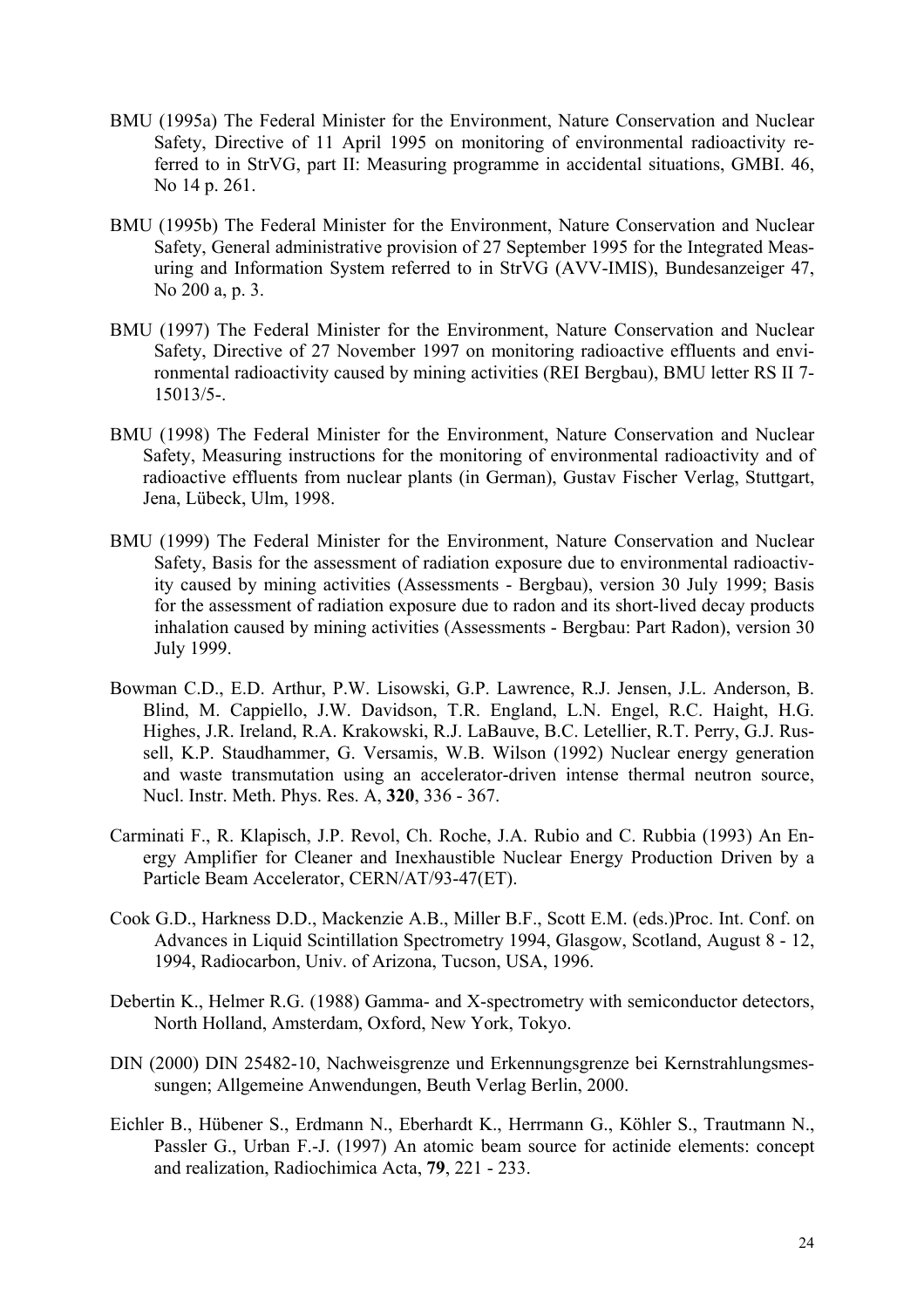- Erdmann N., Herrmann G., Huber G., Köhler S., Kratz J.V., Mansel A., Nunnemann M., Passler G., Trautmann N., Turchin A., Waldeck A. (1997) Resonance ionization mass spectroscopy for trace determination of plutonium in environmental samples, Fresenius J. Anal. Chem., **359**, 378 - 381.
- EURATOM (1957) EURATOM Treaty establishing the European Atomic Energy Community (Rome 1957).
- European Commission (1959) EURATOM Council Directives of 2 February 1959 laying down the basic standards for the protection of the health of workers and the general public against the dangers arising from ionizing radiations, OJ No 11, 20. 2. 1959, p. 221/59.
- European Commission (1996a) 96/29/EURATOM Council Directive of 13 May 1996 laying down basic safety standards for the health protection of the general public and workers against the dangers of ionizing radiation, OJ L-159 of 29/06/96 page 1.
- European Commission (1996b) Environmental Radioactivity in the European Community, 1987 – 1990, 2nd Edition, EUR 15699 3A, Luxembourg, 1996.
- European Commission (1998) 98/83/EC, Council Directive of 3 November 1998 on the quality of water intended for human consumption, OJ L-330 of 5/12/98 page 32/54.
- European Commission (2000a) Draft modification to OJ L-330 of 5/12/98 page 46/54 (Version 21/03/00 of Draft Annexes II and III of the Council Directive 98/83/EC).
- European Commission (2000b) 2000/473/EURATOM Commission Recommendation of 8 June 2000 on the application of Article 36 of the Euratom Treaty concerning the monitoring of the levels of radioactivity in the environment for the purpose of assessing the exposure of the population as a whole, OJ L-191 of 27/07/2000 page 37.
- Filß M., J. Handl, R. Michel, V. P. Slavov, V.V. Borschtschenko (1998) A Fast Method for the Determination of Strontium-89 and Strontium-90 in Environmental Samples and ist Application to the Analysis of Strontium-90 in Ukrainian Soils, Radiochimica Acta, **83**, 81 - 92.
- Finkel R.C., Suter M. (1993) AMS in the earth sciences: techniques and applications, Adv. Anal. Chem., **1**, 1 - 114.
- Fréchou C., Calmet D., Bouisset P., Piccot D., Gaudry A., Yiou F., Raisbeck G. (2000) <sup>129</sup>I and  $129I/127I$  ratio determination in environmental biological samples by RNAA, AMS and direct  $\gamma$ -X spectrometric measurements;  $5<sup>th</sup>$  International Conf. on Methods and Applications of Radioanalytical Chemistry, Kailua-Kona, 9. - 14. April 2000, Log No. 279.
- Gilbert R.O. (1987) Statistical methods for environmental pollution monitoring, Van Norstrand Reinhold Company, New York.
- Harley N.H., Foulkes E.C., Hilborne L.H., Hudson A., Ross Anthony C. (1999) A review of the scientific literature as it pertains to the Gulf war illnesses, National Defense Research Institute, Rand Corporation.
- Halliday A.N., Lee D.-C., Christensen J.N., Walder A.J., Freedman P.A., Jones C.E., Hall C.M., Yi W., Teagle D., Recent developments in inductively coupled plasma magnetic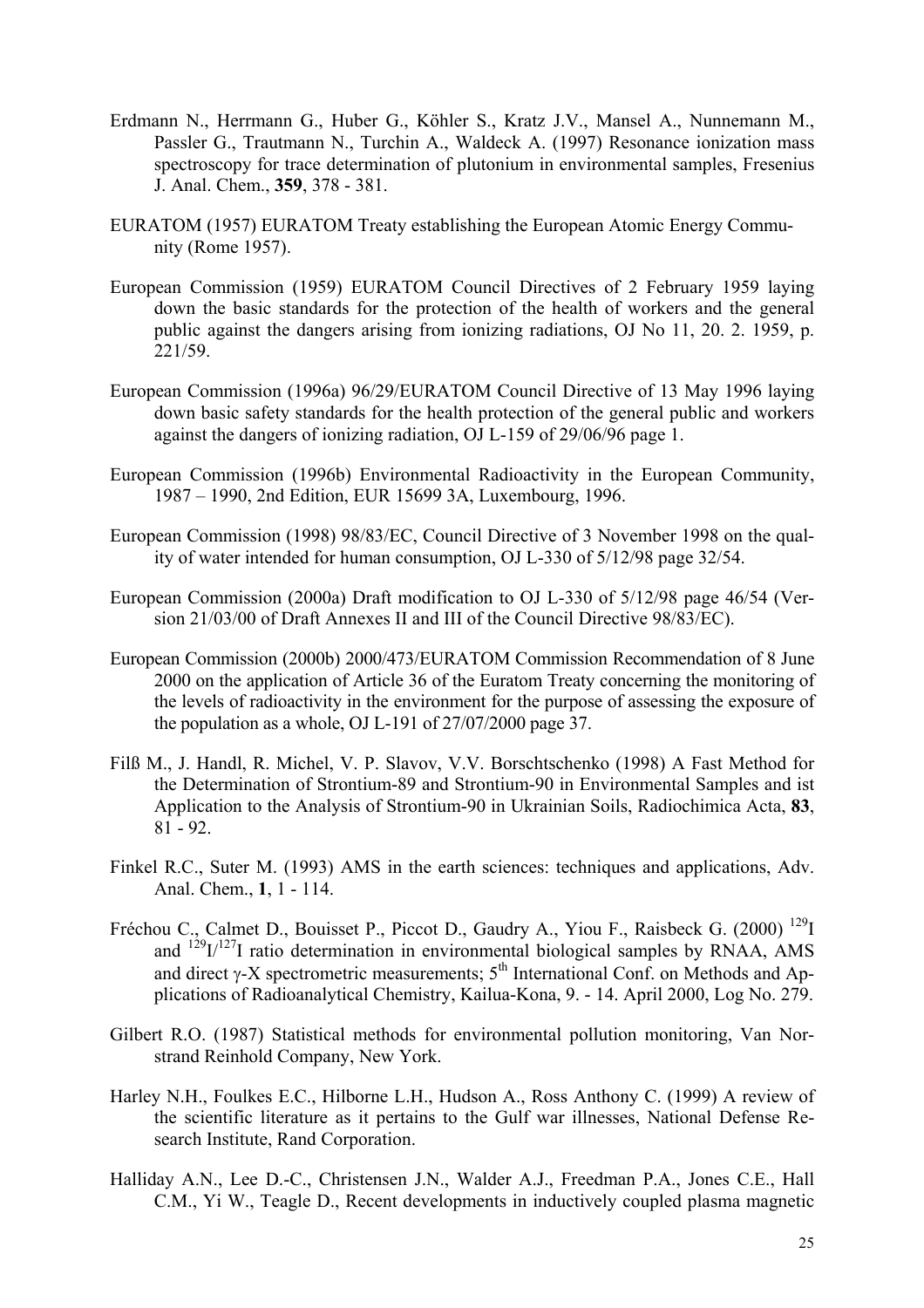sector multiple collector mass spectrometry. Intl. J. Mass Spec. Ion Proc. 146/147, pp. 21- 33, 1995.

- Halliday A.N., Lee D.-C., Christensen J.N., Rehkämper M., Yi W., Luo X., Hall C.M., Ballentine C.J., Pettke T., Stirling C., Allpications of multiple collector-ICPMS to cosmochemistry, geochemistry and paleooceanography, Geochim. Cosmochim. Acta, **62**, 919 - 940, 1998.
- Herpers U., Herr W., Woelfle R. (1969) Evaluation of Mn-53(n,γ) Activation, Al-26 and special trace elements in meteorites by gamma-coincidence techniques, in: P. Millman, (ed.): Meteorite Research, D. Reidel, Dordrecht, Holland, 387 - 396.
- Heusser G. (1995) Low-radioactivity background techniques, Ann. Rev. Nucl. Part. Sci., **45**, 543 - 590.
- IAEA (1988) The radiological accident in Goiana, STI/PUB/815, IAEA, Vienna.
- IAEA (1991) The international Chernobyl Project, three volumes, IAEA, Vienna.
- IAEA (1996) One decade after Chernobyl: Summing up the consequences of the Accident. Proceedings of an International Conference of the EC, IAEA, WHO, Vienna, 8-12 April 1996, IAEA, Vienna, 555 pages.
- IAEA (1998a) Radiological assessment at the Semipalatinsk Test Site, Kazakhstan: preliminary assessment and recommendations for further study, IAEA, Vienna, 43 p.
- IAEA (1998b) Radiological conditions at Bikini Atoll: Prospects for resettlement, IAEA, Vienna, 67p.
- IAEA (1998c) The radiological situation at the atolls of Mururoa and Fangataufa: Main Report, Summary Report and Technical Report in six volumes, IAEA, Vienna.
- IAEA (2000) Restoration of Environments with Radioactive Residues, Proceedings of an International Symposium, Arlington, Virginia, USA, 29 November - 3 December 1999, Proceedings Series,IAEA, Vienna.
- ICRP (1991) 1990 Recommendations of the International Commission on Radiological Protection, ICRP Publication 60, Pergamon Press, New York (1991).
- ICRP (1996) Publication 72, Age-dependent Doses to Members of the Public: Part 5 Compilation of Ingestion and Inhalation Dose Coefficients, Annals of the ICRP, **26** No. 1, Pergamon.
- ISO (1995) ISO Guide to the Expression of Uncertainty in Measurement. ISO International Organization for Standardization, Geneve 1993, corrected reprint Geneve 1995.
- ISO (2000a) ISO/DIS 11929-7, Determination of the Detection Limit and Decision Threshold for Ionising Radiation Measurements - Part 7: Fundamentals and General Applications, ISO/TC85/SC2/WG17.
- ISO (2000b) ISO/WD 18589 Measurements of radioactivity in the environment soil Parts 1 - 8, ISO/TC85/SC2/WG17.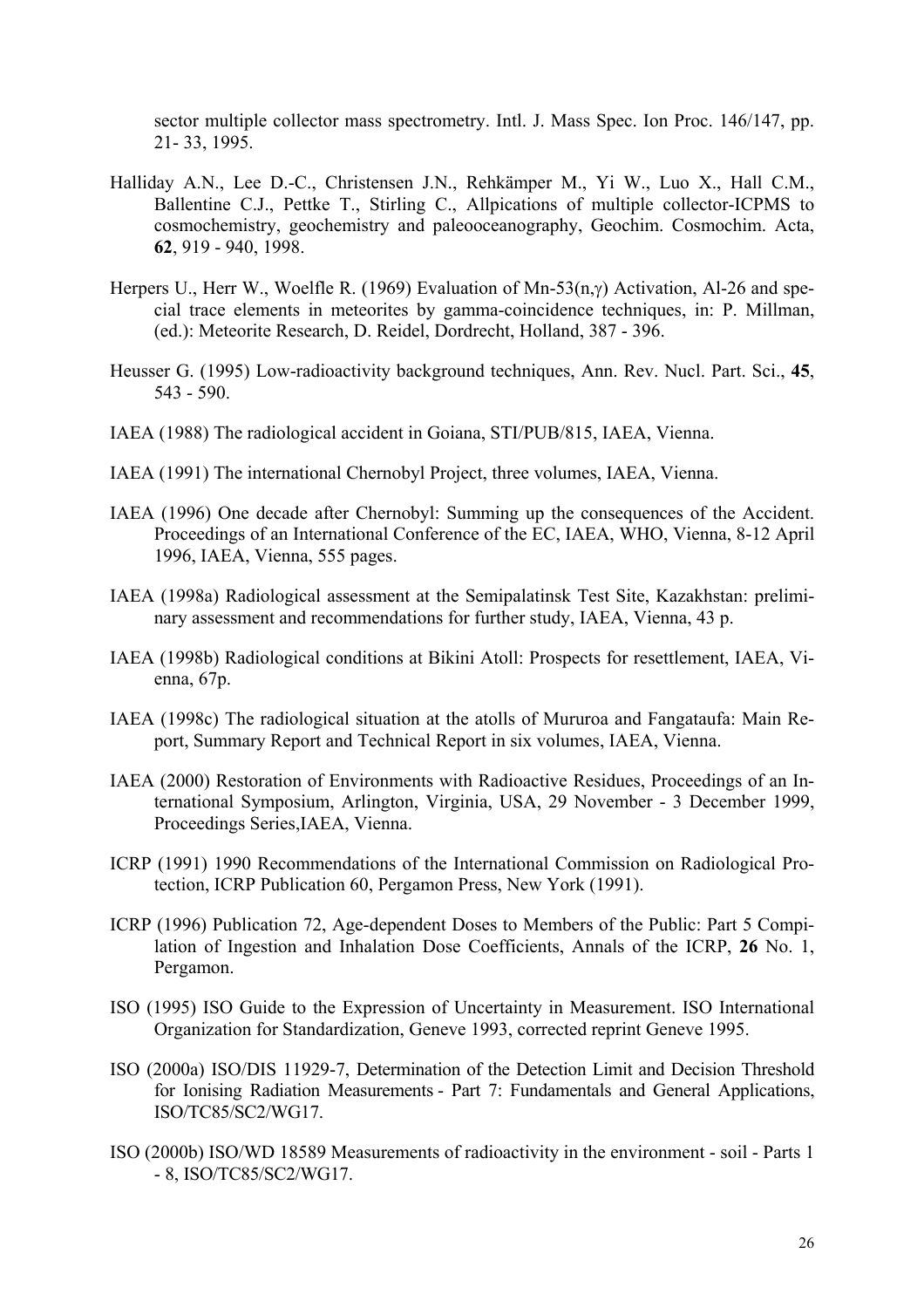- Kutschera W., Golser R., Priller A, Strohmeier B. (2000) Accelerator Mass Spectrometry, Proceedings of the Eighth International Conference on Accelerator Mass Spectrometry, Vienna, Austria, 6-10 September 2000, Nucl. Instr. Meth. Phys. Res. B, **172**, 1 - 977.
- Levin I., Kromer B. (1997) Twenty years of atmospheric  ${}^{14}CO_2$  observations at Schauinsland Station, Germany, Radiocarbon, **39**, 205.
- Lubenau J.O., Yusko J.G., Radioactive materials in recycled metals an update, Health Physics, **74**, 293 - 299.
- Michel R. (1999) Longlived Radionuclides as Tracers in Terrestrial and Extraterrestrial Matter, Radiochim. Acta, **87**, 47 – 73.
- Michel R. (2000) Quality Assurance of Nuclear Analytical Techniques Based on Bayesian Characteristic Limits, Proc. MTAA-10, J. Radioanal. Chem., **245**, 137 - 144.
- Müller H., Pröhl G. (1993) ECOSYS-87: A dynamic model for assessing radiological consequences of nuclear accidents, Health Physics, **64**, 232 - 252.
- Müller P., Blaum K., Bushaw B.A., Diel S., Geppert Ch., Nähler A., Nörtershäuser W., Trautmann N., Wendt K. (2000) Trace detection of  ${}^{41}Ca$  in nuclear reactor concrete by diode-laser-based resonance ionization mass spectrometry, Radiochimica Acta, **88**, 487 - 493.
- Nagataki S. (2000) Activities and future plans of Radiation Effects Research Foundation,  $10^{th}$ Congress of IRPA, Hiroshima, May 14 - 19, 2000, Proceedings CD: Invited Lecture L-2, IRPA.
- Nakamura T., Nakai N., Oshishi S. (1987) Applications of environmental C-14 measured by AMS as a carbon tracer, Nucl. Inst. Meth. Phys. Res. B, **29**, 355 - 360.
- NEA (1995) Chernobyl, Ten years on Radiological and health impact. An assessment by the OECD NEA Committee on Radiation Protection and Health.
- Nord-Cotentin Radioecology Group (1999) detailed final reports: Vol. 1 Inventory of radioactive releases from nuclear facilities; Vol. 2 Critical review of measurements in the environment; Vol. 3: Transfer models for radionuclides through the environment; Vol. 4: Estimate of doses and associated leukemia risk, IPSN, Fontenay aux Roses, France.
- Nord-Cotentin Radioecology Group (2000) Estimation of exposure levels to ionizing radiation and associated risks of leukemia for populations in the Nord-Cotentin, Summary Report, IPSN, Fontenay aux Roses, France.
- Passler G., Erdmann G., Hasse H.-U., Herrmann G., Huber G., Köhler S., Kratz J.V., Mansel A., Nunnemann M., Trautmann N., Waldeck (1997) Application of laser mass spectrometry for trace analysis of plutonium and technetium, Kerntechnik, **62**, 85 - 90.
- Perkins R.W., Rancitelli L.A., Cooper J.A., Kaye J.H., Wogman N.A. (1970) Cosmogenic and primordial radionuclide measurements in Apollo 11 lunar samples by nondestructive analysis, Proceedings of the Apollo 11 Lunar Science Conference, **2**, 1455 - 1469.
- Pretre S.B. (1992) Psycho-Soziologische Muster der Technik-Betroffenheit, atomwirtschaft, November 1992, 518 - 522.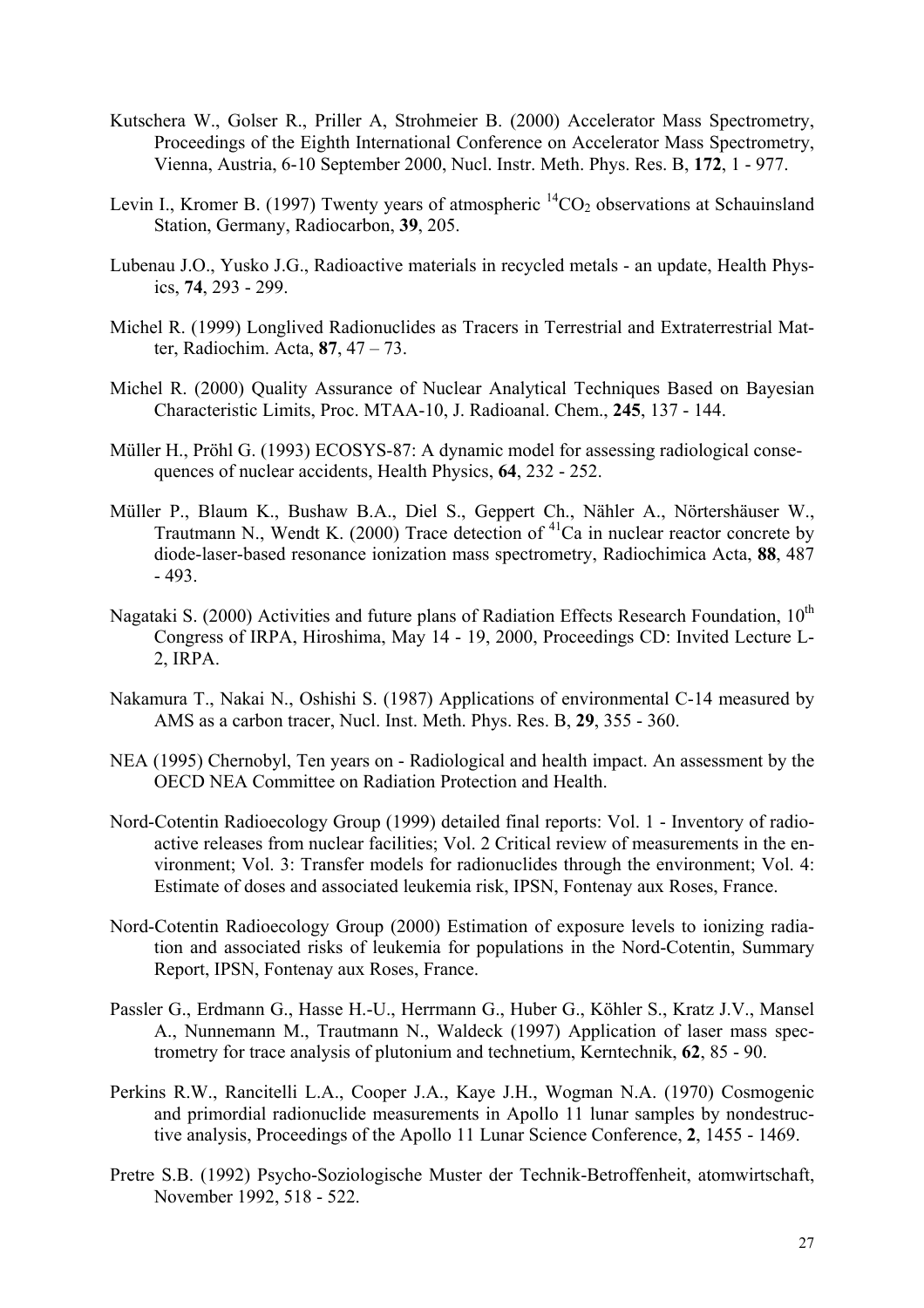- Pretre S.B. (2000) Communication with the public: radiation, risk and perception in context,  $10^{th}$  Congress of IRPA, Hiroshima, May 14 - 19, 2000, Proceedings CD: T-15-1, P-10-171, IRPA.
- Roberts M.L., Caffee M.W., Proctor I.D. (1997)<sup>129</sup>I interlaboratory comparison, Nucl. Instr. Meth. Phys. Res. B, **123**, 367 - 370.
- Roberts M.L., Caffee M.W. (2000) <sup>129</sup>I interlaboratory comparison: phase II results, in: Kutschera W., Golser R., Priller A, Strohmeier B. (2000) Accelerator Mass Spectrometry, Proceedings of the Eighth International Conference on Accelerator Mass Spectrometry, Vienna, Austria, 6-10 September 2000, Nucl. Instr. Meth. Phys. Res. B, **172**, 388 - 394.
- Rostker B. (2000) Environmental Exposure Report, Depleted Uranium in the Gulf (II), Interim Report of Dec. 13, 2000, US Department of Defense, Washington.
- Rühm, W., Kellerer, A.M., Korschinek, G., Faestermann, T., Knie, K., Rugel, G., Kato, K., Nolte, E. (1998) The dosimetry system DS86 and the neutron discrepancy in Hiroshima – historical review, present status, and future options, Radiat. Environ. Biophys., **37**, 293 - 310.
- Schkade U.-K., Beyermann M., Hartmann M., Naumann M., Seehafer M., Ullmann W., Will W., Winkelmann I. (1999) Verfahren zur Bestimmung von natürlichen Radionukliden in der Umwelt zur Erfüllung der Richtlinie zur Emissions- und Immissionsüberwachung bei bergbaulichen Tätigkeiten (REI Bergbau), Report ST-IB-2, BfS, Berlin.
- Schmidt, A., Ch. Schnabel, J. Handl, D. Jakob, R. Michel, H.-A. Synal, M.J.M. Wagner, M. Suter (1998) On the Analysis of I-129 and I-127 in Environmental Materials by Accelerator Mass Spectrometry and Ion Chromatography, Science Total Environment, **223**,  $131 - 156$ .
- Smith R.J. (1984) Juarez: an unprecedented radiation accident, Science, **223**, 1152 1154.
- SSK (1996) Ten years after Chernobyl; An Assessment; A. Bayer, A. Kaul, Chr. Reiners (eds.) Gustav Fischer Verlag, Stuttgart.
- Stirling C.H., Lee D.-C., Christensen J.N., Halliday A.N., High-precision in situ 238U- 234U- $^{230}$ Th isotopic analysis using laser ablation multiple-collector ICPMS, Geochim. Cosmochim. Acta, **64**, 3737 - 3750, 2000.
- Studier M.H., Postmus C. jr., Mech J., Walters R.R., Sloth E.N. (1962) The use of <sup>129</sup>I as an isotopic tracer and its determination along with normal  $^{127}I$  by neutron activation analysis. J. Inorg. Nucl. Chem., **24**, 755 - 761.
- Synal, H.-A., Beer, J., Bonani, G., Suter, M., Wölfli, W. (1990) Atmospheric transport of bomb-produced 36Cl, Nucl. Instr. Meth. Phys. Res. B, **52**, 483 - 488.
- Synal, H.-A., Beer, Schotterer, U., Suter, M., Thompson, L.: Bomb produced <sup>36</sup>Cl in ice core samples from mountain glaciers (1997) in: Proceedings of a Workshop on Glaciers in the Alps: Climate and Environmental Analysis, Wengen, 21 – 23 October, 1996, p. 99.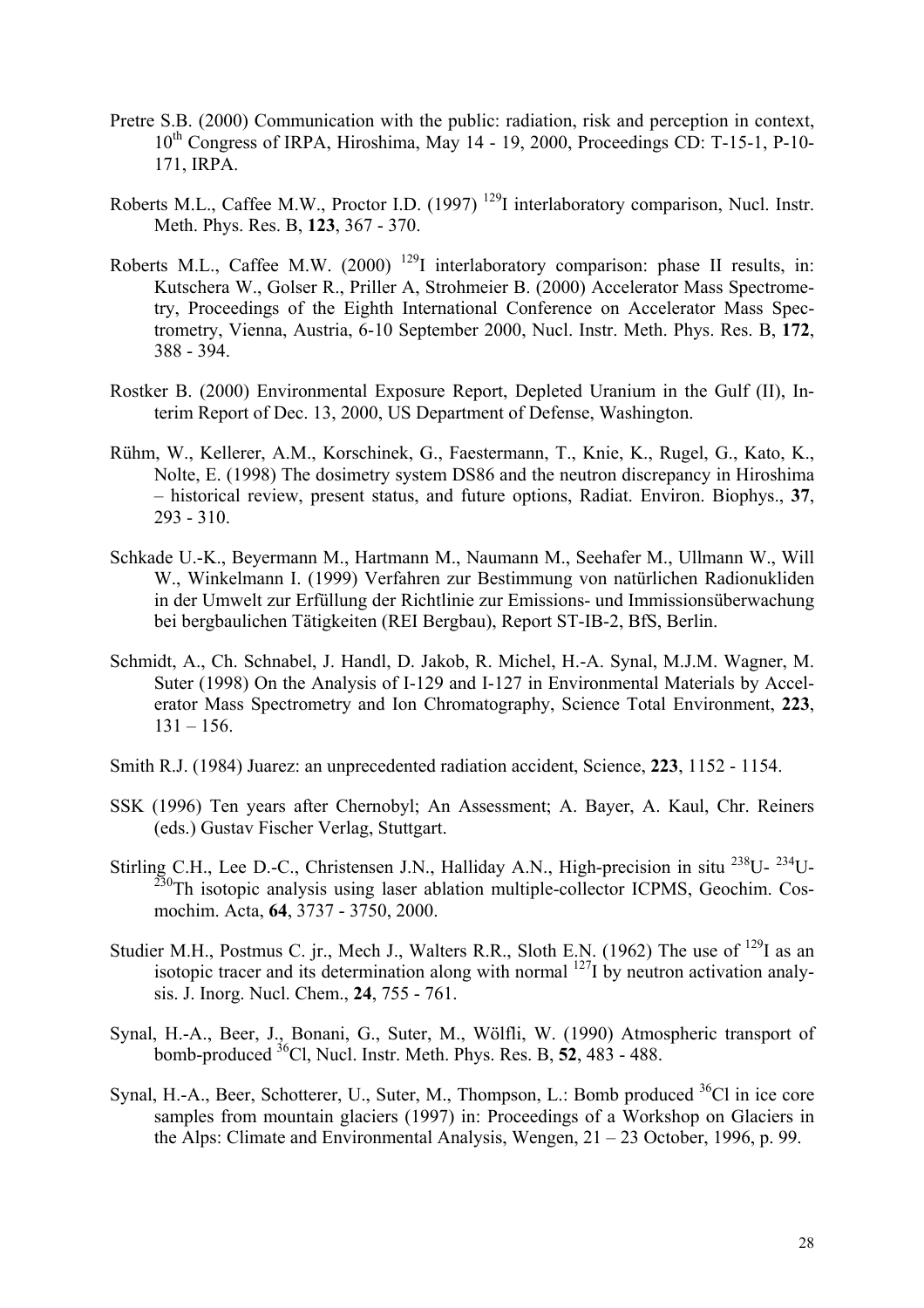- Synal H.-A., G. Bonani, M. Döbeli, R. Ender, P. Gartenmann, P. Kubik, C. Schnabel, M. Suter (1997) Status report of the PSI/ETH AMS facility, Nucl. Instr. Meth. Phys. Res. B **123**, 62 - 68.
- Suter M., Jacob S.W.A., Synal H.-A. (2000) Tandem AMS at sub-MeV energies Status and prospects, in: Kutschera W., Golser R., Priller A, Strohmeier B. (eds.) Accelerator Mass Spectrometry, Proceedings of the Eighth International Conference on Accelerator Mass Spectrometry, Vienna, Austria, 6-10 September 2000, Nucl. Instr. Meth. Phys. Res. B, **172**, 144 - 151.
- Szidat S., A. Schmidt, J. Handl, D. Jakob, R. Michel, H.-A. Synal, M. Suter (1999) Analysis of Iodine-129 in Environmental Materials: Quality Assurance and Applications, Proceedings MTAA-10, J. Radioanal. Chem., **244**, 45 - 50.
- Szidat S, A. Schmidt, W. Botsch, R. Michel, H.-A. Synal, M. Suter, J.M. Lopez-Guiterrez, W. Städe (2000a) Radioecology of  $^{129}$ I: Results from recent and older European samples Analysis of  $129$ I in environmental matrices: sample preparation and quality control, in: Kutschera W., Golser R., Priller A, Strohmeier B. (eds.) Accelerator Mass Spectrometry, Proceedings of the Eighth International Conference on Accelerator Mass Spectrometry, Vienna, Austria, 6-10 September 2000, Nucl. Instr. Meth. Phys. Res. B, **172**, 699 - 710.
- Szidat S., A. Schmidt, J. Handl, D. Jakob, R. Michel , H.-A. Synal, Ch. Schnabel, M. Suter, J.M. Lopez-Gutierrez (2000b) RNAA and AMS of Iodine-129 in Environmental Materials - Comparison of Analytical Methods and Quality Assurance - , Kerntechnik, **65**, 160 - 167.
- Tait D., Wiechen A. (1997) A fast method for the determination of  $90$ Sr in milk by solid phase extraction with Cryptand 222 on cation exchange resin, Kerntechnik, **62**, 96.
- Tait D., Haase G., Wiechen A. (2000) A fast method for monitoring I-129 in milk in the surveillance of radioactive waste repositories in the event of accidental releases, Kerntechnik, **65**, 168 - 171.
- UNEP (2000) Depleted Uranium in Kosovo, Post-Conflict Environmental Assessment, UNEP Scientific Mission to Kosovo, 5 - 19 November 2000, UNEP, Geneve.
- UNSCEAR (1982) United Nations Scientific Committee on the Effects of Atomic Radiation, Ionizing Radiation: Sources and biological effects, 1982 Report to the General Assembly, United Nations, New York.
- UNSCEAR (1988) United Nations Scientific Committee on the Effects of Atomic Radiation, Sources, Effects and Risks of Ionizing radiation, 1988 Report to the General Assembly, United Nations, New York.
- UNSCEAR (2000) United Nations Scientific Committee on the Effects of Atomic Radiation, Sources and Effects of Ionizing Radiation, 2000 Report to the General Assembly, United Nations, New York.
- Weise K. (1998) Bayesian-statistical decision threshold, detection limit and confidence interval in nuclear radiation measurement, Kerntechnik, **63**, 214 - 224.
- Weise K., Wöger W. (1999) Meßunsicherheit und Meßdatenauswertung, Wiley-VCH, Berlin.